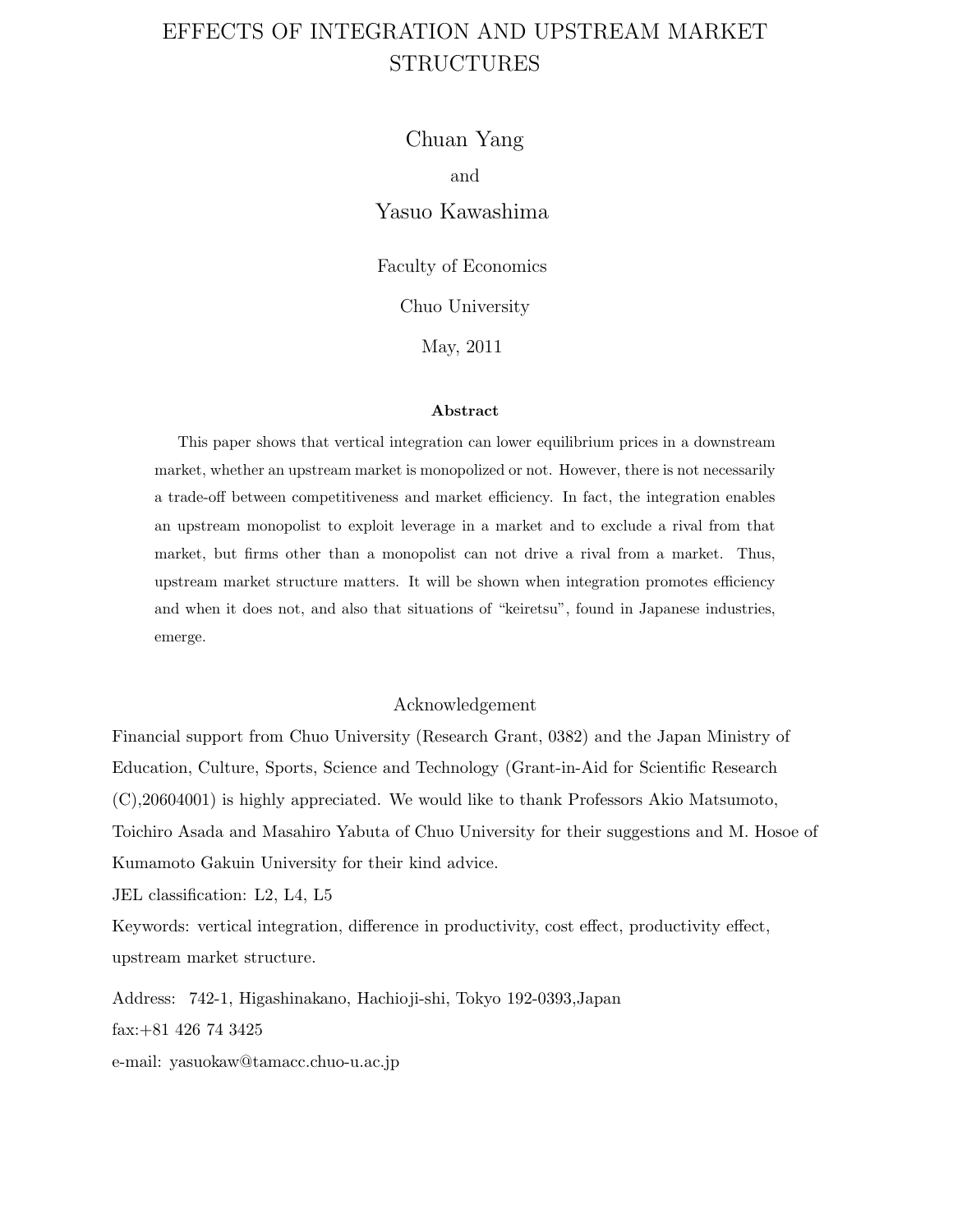## **1 Introduction**

Vertical integration is a typical means to achieve market foreclosure. There is the fear, however, that vertical integration makes a market inefficient by reducing competition through market foreclosure. On the other hand, if it is competitively neutral or improves market efficiencies, the integration is likely to lower market prices through efficiency gains of the merger. Thus, it is crucially important and controversial not only for the firm's management strategies, but also for courts and regulators to determine whether the merger is competition-neutral or not.

There have thus been two lines of thought about effects of vertical integration; one is that it is competitively neutral or promotes market efficiencies through its efficiency gains; see, for example, Bork (1978) and Chen (2001). Chen (2001) in particular makes an important contribution on the subject; he develops an equilibrium theory of vertical integration and shows that the merger lowers downstream prices and that it can do so even if market foreclosure arises. The other line of thouight is that vertical integration has an anticompetitive effect on a market; see, for example, Salinger (1988,1991), Ordover, Saloner and Salop (1990), Hart and Tirole (1990), Ma (1997), Riordan (1998), Choi and Yi (2000), Church and Gandale (2000). However, Chen and Riordan (2007) show that the vertical integration and the exclusive contract lead to market foreclosure. If the integration has an anticompetitive effect, market price is increased because it confers more monopolistic power on the integrated firm.

Following Hart and Tirole (1990), Chen and Riordan (2007) made major contributions on the analysis of effects of vertical integration in vertically related markets using the contract theory. Their analysis focuses on the collusive behavior of firms in the vertically related markets because a final good is differentiated. Thus, downstream prices are increased by the collusion of downstream firms. By contrast, the present paper focuses on a market where a final good is homogeneous and then analyzes effects of integration on the basis of competitive behavior of firms without paying attention to incentives for integration. Firms compete `a *la Cournot* in the upstream and the downstream markets and we will show important features of this in vertically related markets. The characteristics of the present model are that downstream firms differ in their productivity and that upstream market structure has an important influence on the analysis. Even if the merger is competitively neutral in the sense that it does not result in foreclosing rival firms, market efficiencies are enhanced because post-merger equilibrium price goes down.<sup>1</sup> Thus, our model shows that there are no trade-offs between competitiveness and

<sup>&</sup>lt;sup>1</sup>These observations are consistent with what Hortacsu and Syverson (2007) reported in their empirical analysis of cements and ready-mixed industries in the US.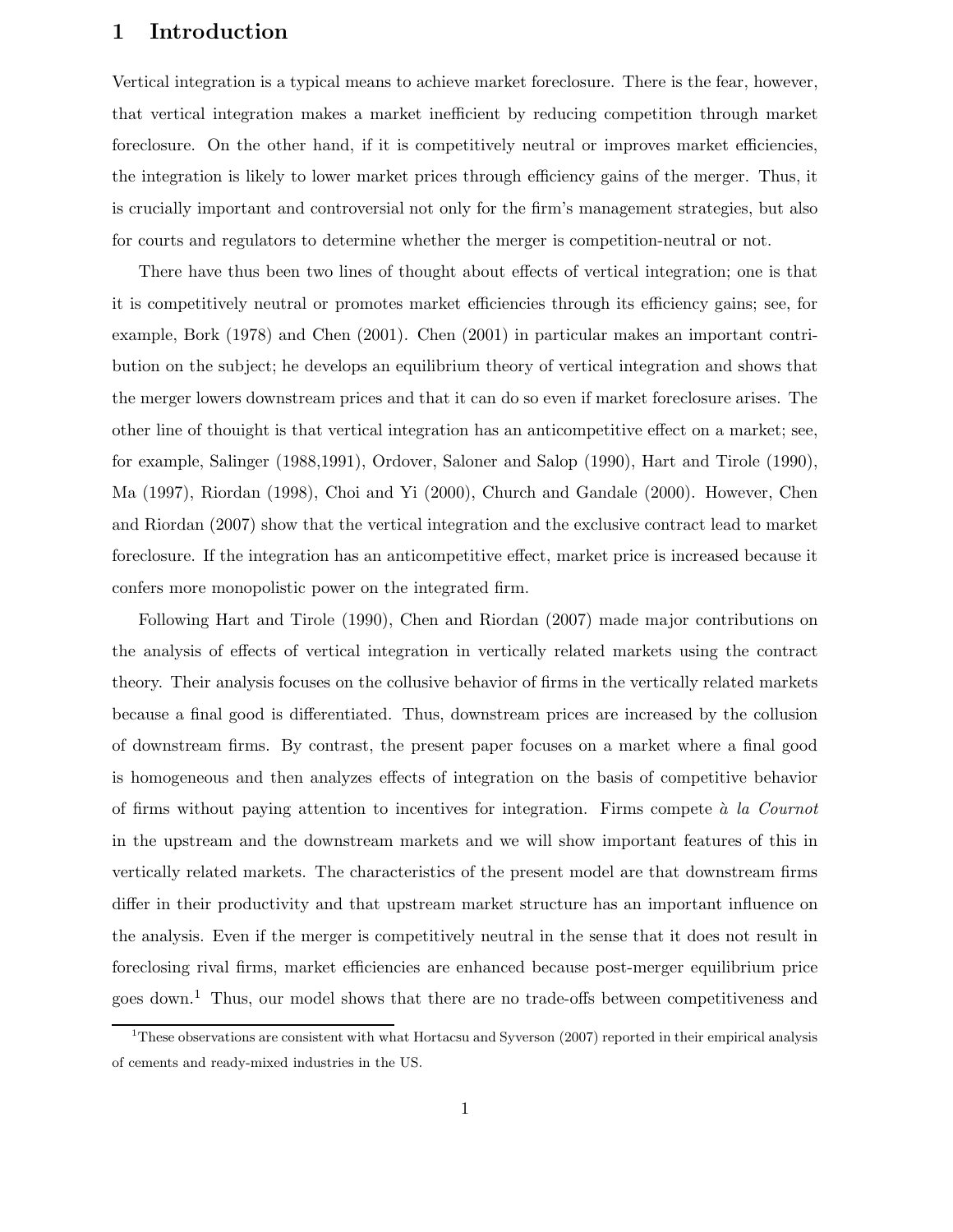market efficiency.

We model these markets as multi-stage games with perfect and complete information. Upstream firms supply inputs in the upstream market and downstream firms demand them. Downstream firm i,  $i = 1, 2$ , produces one unit of a consumer good with the use of the  $\alpha_i$  units of inputs and sells a consumer good in the downstream market. Note that  $\alpha_i$  is a fixed constant and  $\alpha_1 \neq \alpha_2$ <sup>2</sup> Backward induction is used to analyze these games. Given the total demand for their outputs, the downstream firms compete to supply it. Once equilibrium outputs of downstream firms are determined, demand for inputs to be supplied by the upstream firms is derived from equilibrium outputs of the downstream firms. With known total demand for inputs by the downstream firms, the upstream firms compete to supply it in a market where demand for inputs is a function of input prices. Thus, equilibrium prices in the upstream and the downstream market are determined in these markets. A detailed version of our model is shown in Figures 1 and 2 in Sections 2 and 3 respectively.

In what follows, we will distinguish two types of games; a Monopoly-Duopoly game (hereafter, MD game) and a Double-Duopoly game (hereafter, DD game). The MD game has an upstream monopolist and two downstream firms, whereas the DD game has two independent firms in both markets. We shall argue that in these games, the effect of the integration depends crucially upon the difference in productivities  $(\alpha_1/\alpha_2)$  between the downstream firms. Introduction of the difference in productivity enables us to analyze some important features of vertically related markets. Vertical integration has two distinct types of effects on a market.<sup>3</sup> One is a cost-reducing effect (hereafter, cost effect) which reduces the downstream price. The other is the productivity effect, which is due to the fact that the downstream division of the integrated firm may have superior or inferior production facilities relative to a rival firm. The impact of vertical integration will be examined on the basis of these cost and productivity effects. Downstream equilibrium prices may go down and market foreclosure can arise, depending upon the relative strength of these two effects.

The foreclosure brought about by the integration depends crucially upon upstream market structure. Although the vertical integration enables the upstream monopolist to exploit leverage too effectively for the inefficient rival to stay in the downstream market, an efficient competitor can still be viable. However, the duopolist may fail to foreclose a rival firm even if the rival

<sup>&</sup>lt;sup>2</sup>Chen and Riordan (2007) assumes that  $\alpha_i = 1$  for both downstream firms.

<sup>&</sup>lt;sup>3</sup>Chen (2001) also identifies two effects of the integration: the efficiency and the collusive effects. The former is our cost effect and the latter, which is different from the productivity effect, comes solely from the fact that downstream products are differentiated.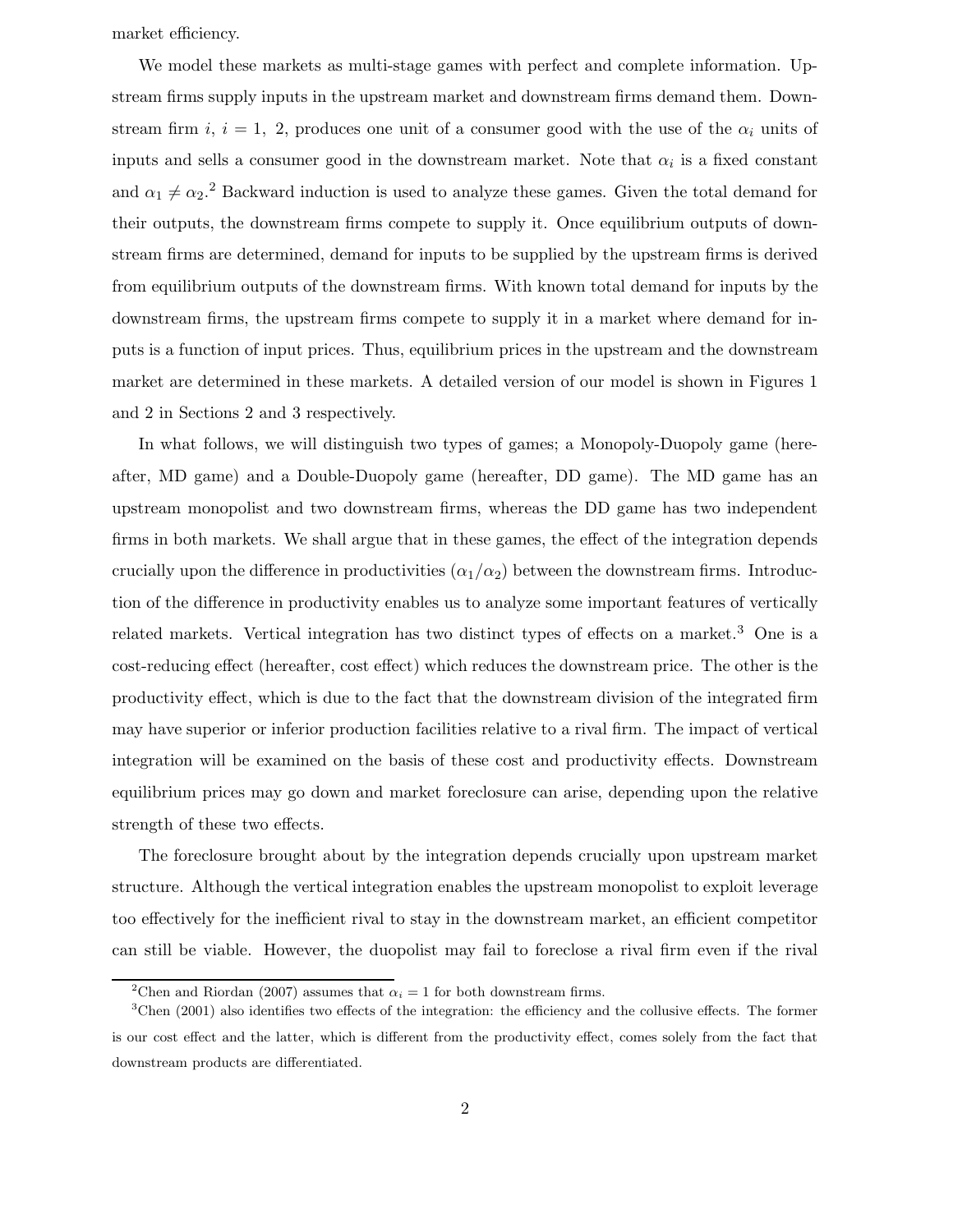has lower-productivity facilities. Thus, the strength of the effect of vertical integration depends upon upstream market structure. Moreover, the model can investigate if the integrated upstream duopolist can maximize profits by not supplying inputs to an upstream market. The model may also explain why "keiretsu" emerges in the DD game.<sup>4</sup> These results obtained in this paper are in stark contrast with those in Chen (2001) and Chen and Riordan (2007) in which the presence of upstream rivals makes no difference to their analyses. Note that the present model does not consider incentives for the merger.

Our paper is organized as follows. Section 2 sets forth the effects of the integration in the MD game. The question of possible foreclosure resulting from integration by a monopolist is examined. The effect of integration on the downstream prices is investigated to determine if market efficiency is affected. Section 3 explores the DD game to investigate when a rival firm can continue to operate despite integration. Another facet of this investigation is whether the upstream division of the integrated firm supplies the upstream market. These investigations reveal the importance of upstream market structure. Our model also investigates the appearance of "keiretu". We end with conclusions and a discussion of limitations of the model in Section 4.

<sup>4</sup>Salinger (1988) also reached the same conclusions under some assumptions.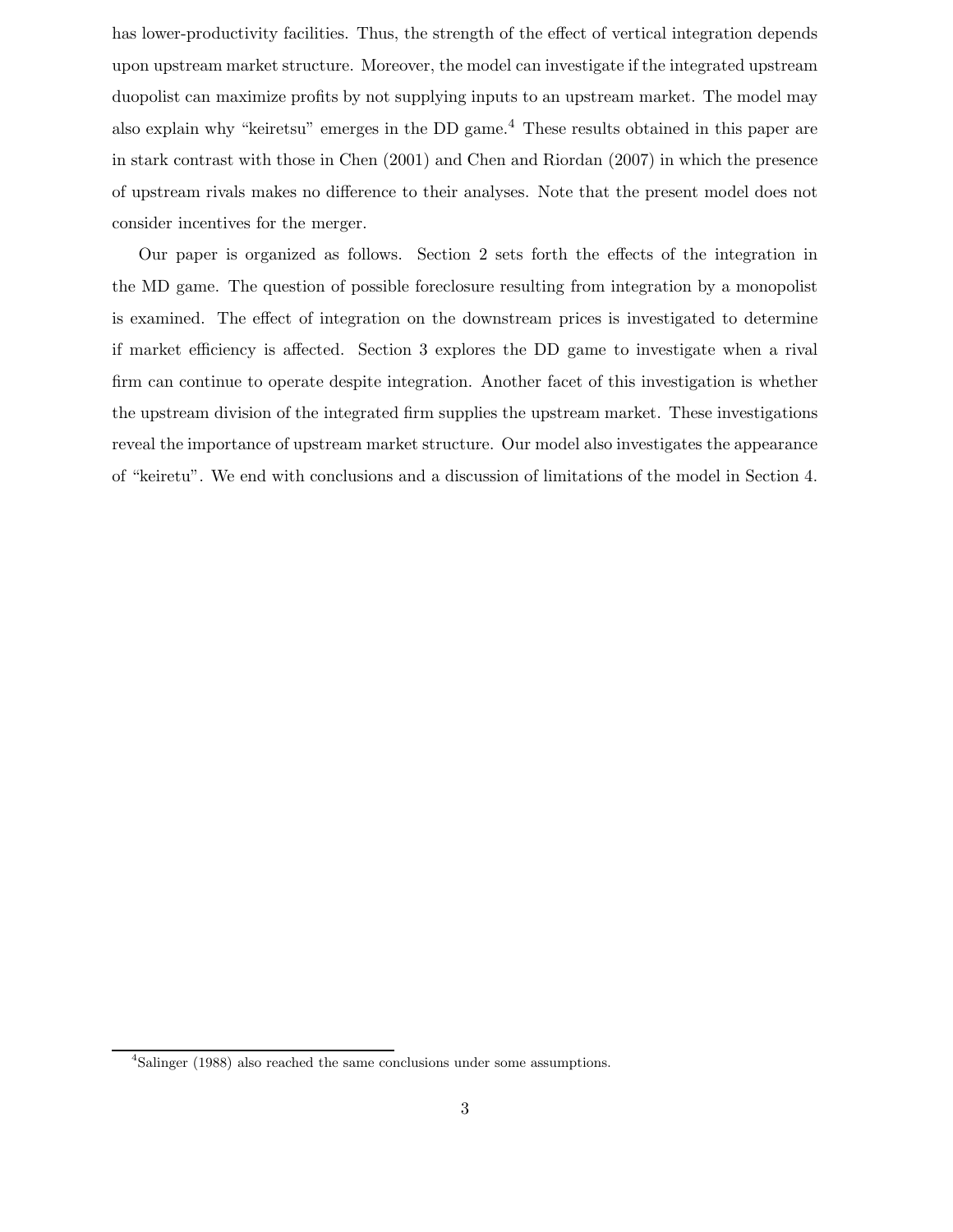# **2 Basic Ingredients and Upstream Monopoly**

Consider a vertically related market in which two firms D1 and D2 supply a consumer good. The consumer good is produced by using inputs which are provided by an upstream monopolist U. The former market, supplied by D1 and D2, is called the downstream market and the latter the upstream market which is monopolized by the monopolist U. This game is called the MD game defined above. The demand for the consumer good is given by

$$
P = a - x = a - (x_1 + x_2),
$$
\n(1)

where P represents the price of consumer good,  $x_i$  the quantity of output by Di,  $i = 1, 2$ , and a is a constant.

To simplify our analysis, assume that  $\alpha_i$  units of inputs are translated into a unit of output (or a consumer good) by Di, where the  $\alpha_i$  is a positive constant.<sup>5</sup> It follows that

$$
x_i = \frac{1}{\alpha_i} y_i, \ i = 1, \ 2,
$$
\n<sup>(2)</sup>

where  $y_i$  is the quantity of inputs for Di. These are the production functions of D1 and D2. To proceed with our analysis, it will be assumed that productivity of D2 is higher than that of D1, and that the ratio of their productivities is not larger than 4. Specifically, let  $\alpha = \alpha_1/\alpha_2$  and  $A_{\alpha} = {\alpha | 1 < \alpha \le 4}$ . Formally, our assumption can be expressed as

### **Assumption 1.**  $\alpha \in A_{\alpha}$ .

Together with this, it is also assumed that

$$
ac_i = \alpha_i p, \quad i = 1, 2,
$$
\n<sup>(3)</sup>

where  $ac_i$  stands for the unit cost of the consumer good produced by Di and p for the price of inputs. This means that  $Di$  using  $\alpha_i$  units of inputs produces one unit of the consumer good at a cost  $\alpha_i p$ .

To simplify our analysis, assume that the marginal cost  $c$  of U is a positive constant. To proceed with our analysis, the following assumption is made:

**Assumption 2.**  $a > 4\alpha_1c$ .

<sup>5</sup>Words "inputs" and "outputs" are named from the viewpoint of downstream firms.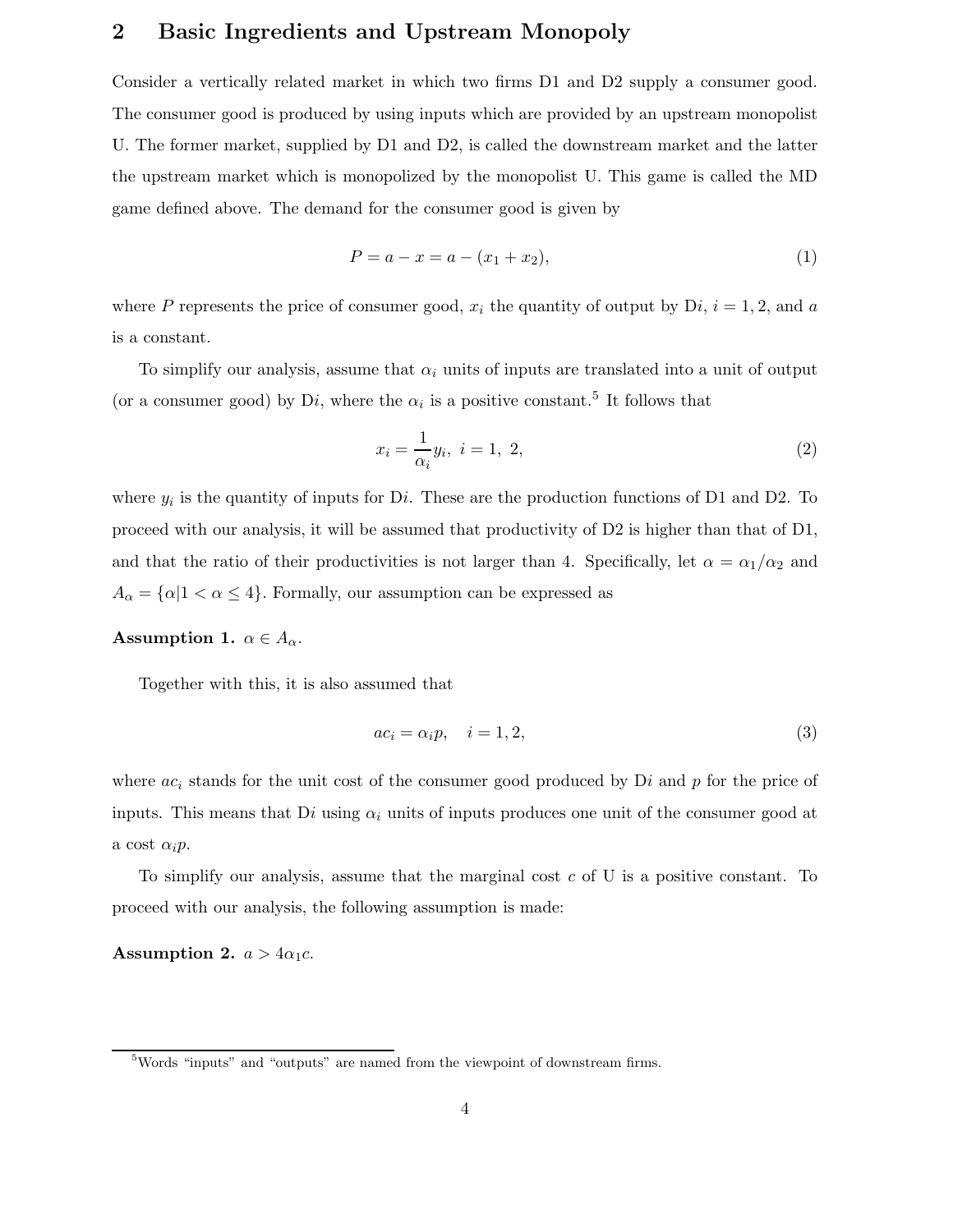

Figure 1: The Monopoly Duopoly game

Several interesting integrated market structures emerge depending upon the number of independent firms in the upstream and the downstream market. Our games structures are depicted in Fig. 1. We consider our games with the following stages. First, U bids to acquire the efficient firm D2. When D2 accepts U's bid, a vertical integration takes place and a downstream market changes into a monopoly. In fact, it will be shown that integration of U and D2 results in a pure monopoly in view of Assumptions 1 and 2. In stage 2 if D2 rejects U's bid, U can bid to acquire the less efficient firm D1. If D1 accepts U's bid an integrated firm, called I, is formed. This subgame is called the Partial-Monopoly game (i.e., PM game) because I is the upstream monopolist and has a downstream competitor at the same time. The upstream division of I announces monopoly quantities for D2. If D1 does not accept U's bid, all firms are independent. This subgame is the benchmark game against which the PM game is evaluated and is called the MD game. U announces inputs prices  $p_d$ .

In stage 3, the downstream division of I and D2 simultaneously choose outputs  $x_i$  given a demand for consumer good, and inputs are purchased to produce their demanded outputs.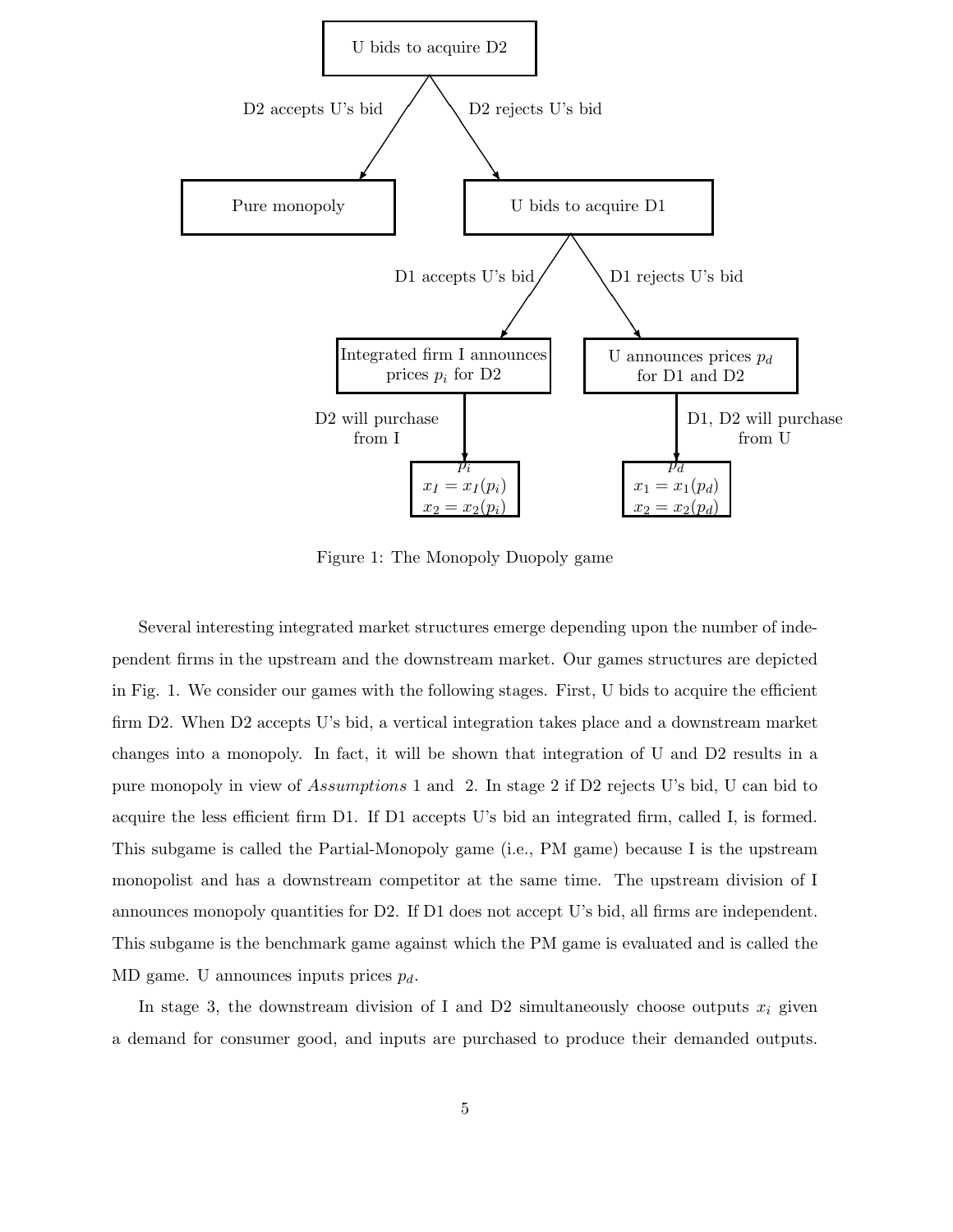In the MD game, D1 and D2 simultaneously purchase inputs from U and produce a consumer good at Nash equilibrium quantities  $x_i$ . In what follows, consider first the MD game and then the PM game. In this section, we focus on analyzing the conditions under which the vertical integration causes equilibrium prices in the downstream market to go down or not, together with the question if the independent firm can be viable, and also if it exits from the market after vertical integration by U.

After the MD game, we will consider a one-sided vertical integration in a Double-Duopoly(i.e., DD) game in which there are two independent firms in both, the upstream and the downstream, markets. When one of the upstream firms merges with one of the downstream firms, the other firms remain independent. This new game is called the One-sided Integration game (hereafter, OI game). The problem examined will be whether the independent firms can stay in the market in the post-merger game. These games will be examined in the next section and structure for these games will be shown in the next section.

To summarize, the following games will be considered and analyzed:

- (1) MD game where there are an upstream monopolist and downstream duopolists,
- (2) PM game where the monopolist merges with one of the downstream duopolists,
- (3) DD game where there are duopolists in both markets,
- (4) OI game where one of the upstream duopolists merges with one of the downstream duopolists.

The MD and the PM games will be examined in this section, while the DD and the OI games will be taken up in the next section.

Consider first the MD game in which an upstream monopolist supplies inputs to D1 and D2. Given a demand for a consumer good, the downstream firms play a Cournot game in the market. Unit costs for them are given by  $ac_i$ ,  $i = 1, 2$ . Their profits are expressed as

$$
\pi_i = (P - ac_i)x_i = (a - \alpha_i p - x_1 - x_2)x_i, \ i = 1, 2.
$$

The objective of each firm is to maximize profits, which requires

$$
\frac{\partial \pi_1}{\partial x_1} = a - \alpha_1 p - 2x_1 - x_2 = 0,
$$
  

$$
\frac{\partial \pi_2}{\partial x_2} = a - \alpha_2 p - x_1 - 2x_2 = 0.
$$

Solving these for  $x_i$  yields

$$
\hat{x}_1 = \frac{a - (2\alpha_1 - \alpha_2)p}{3}, \n\hat{x}_2 = \frac{a + (\alpha_1 - 2\alpha_2)p}{3},
$$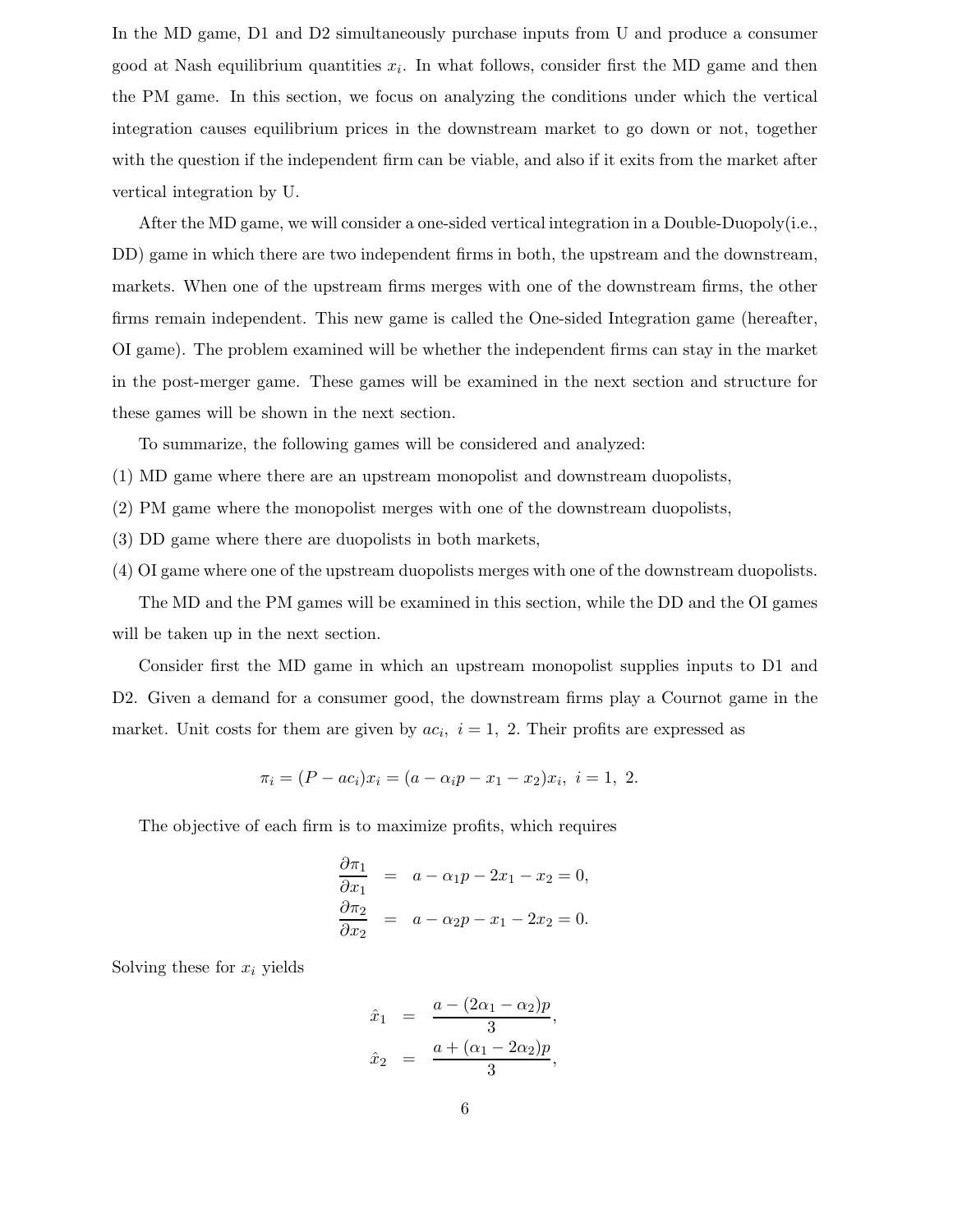where outputs of both firms are assumed positive and  $\hat{x}_2 > \hat{x}_1$  because of Assumption 1. Thus, total equilibrium output  $\hat{X}$  is given by

$$
\hat{X} = \hat{x}_1 + \hat{x}_2^* = \frac{2a - (\alpha_1 + \alpha_2)p}{3}.
$$

On the other hand, total demand  $\hat{Y}$  for inputs by these firms is expressed as

$$
\hat{Y} = \alpha_1 \hat{x}_1 + \alpha_2 \hat{x}_2 = \alpha_1 \frac{a - (2\alpha_1 - \alpha_2)p}{3} + \alpha_2 \frac{a + (\alpha_1 - 2\alpha_2)p}{3} \n= \frac{a(\alpha_1 + \alpha_2) - 2(\alpha_1^2 - \alpha_1\alpha_2 + \alpha_2^2)p}{3}.
$$

Now we turn to the formal statement of our analysis of the MD game:

**Lemma 1.** *In the Monopoly-Duopoly game, the equilibrium prices in the upstream and the downstream markets are given by the following expressions respectively*

$$
p_d^* = \frac{a(\alpha_1 + \alpha_2) + 2(\alpha_1^2 - \alpha_1\alpha_2 + \alpha_2^2)c}{4(\alpha_1^2 - \alpha_1\alpha_2 + \alpha_2^2)} > c,
$$

*and*

$$
P_D = \frac{a(5\alpha_1^2 - 2\alpha_1\alpha_2 + 5\alpha_2^2) + 2(\alpha_1^3 + \alpha_2^3)c}{12(\alpha_1^2 - \alpha_1\alpha_2 + \alpha_2^2)} > \alpha_1 p_d^*,
$$

where  $p_d^*$  and  $P_D$  stand for equilibrium prices in the upstream and the downstream markets.

*Proof.* The upstream monopolist U maximizes profits, given a demand for inputs, which are given by

$$
\pi_m = (p - c)\hat{Y} = (p - c)\frac{a(\alpha_1 + \alpha_2) - 2(\alpha_1^2 - \alpha_1\alpha_2 + \alpha_2^2)p}{3}.
$$

Then, differentiating  $\pi_m$  with respect to p and solving for p,

$$
p_d^* = \frac{a(\alpha_1 + \alpha_2) + 2(\alpha_1^2 - \alpha_1\alpha_2 + \alpha_2^2)c}{4(\alpha_1^2 - \alpha_1\alpha_2 + \alpha_2^2)} > c.
$$

Note that equilibrium outputs of D1 and D2 are given by  $\hat{x}_1$ ,  $\hat{x}_2$  and that  $\hat{x}_2 > \hat{x}_1$  because of Assumption 1. Then, it is enough to show that  $\hat{x}_1 > 0$  at  $p = p_d^*$ . Substituting  $p_d^*$  into output  $\hat{x}_1$  of D1,

$$
x_1^* = \frac{a - (2\alpha_1 - \alpha_2)p_b^*}{3} = \frac{1}{3} \left( \frac{a(2\alpha_1^2 - 5\alpha_1\alpha_2 + 5\alpha_2^2) - 2c(\alpha_1 - \alpha_2)^2(2\alpha_1 - \alpha_2)}{4(\alpha_1^2 - \alpha_1\alpha_2 + \alpha_2^2)} \right)
$$
  
> 
$$
\frac{1}{3} \left( \frac{4\alpha_1c(2\alpha_1^2 - 5\alpha_1\alpha_2 + 5\alpha_2^2) - 2c(\alpha_1 - \alpha_2)^2(2\alpha_1 - \alpha_2)}{4(\alpha_1^2 - \alpha_1\alpha_2 + \alpha_2^2)} \right)
$$
  
= 
$$
\frac{c}{6} \left( \frac{2\alpha_1^3 - 5\alpha_1^2\alpha_2 + 6\alpha_1\alpha_2^2 + \alpha_2^3}{\alpha_1^2 - \alpha_1\alpha_2 + \alpha_2^2} \right),
$$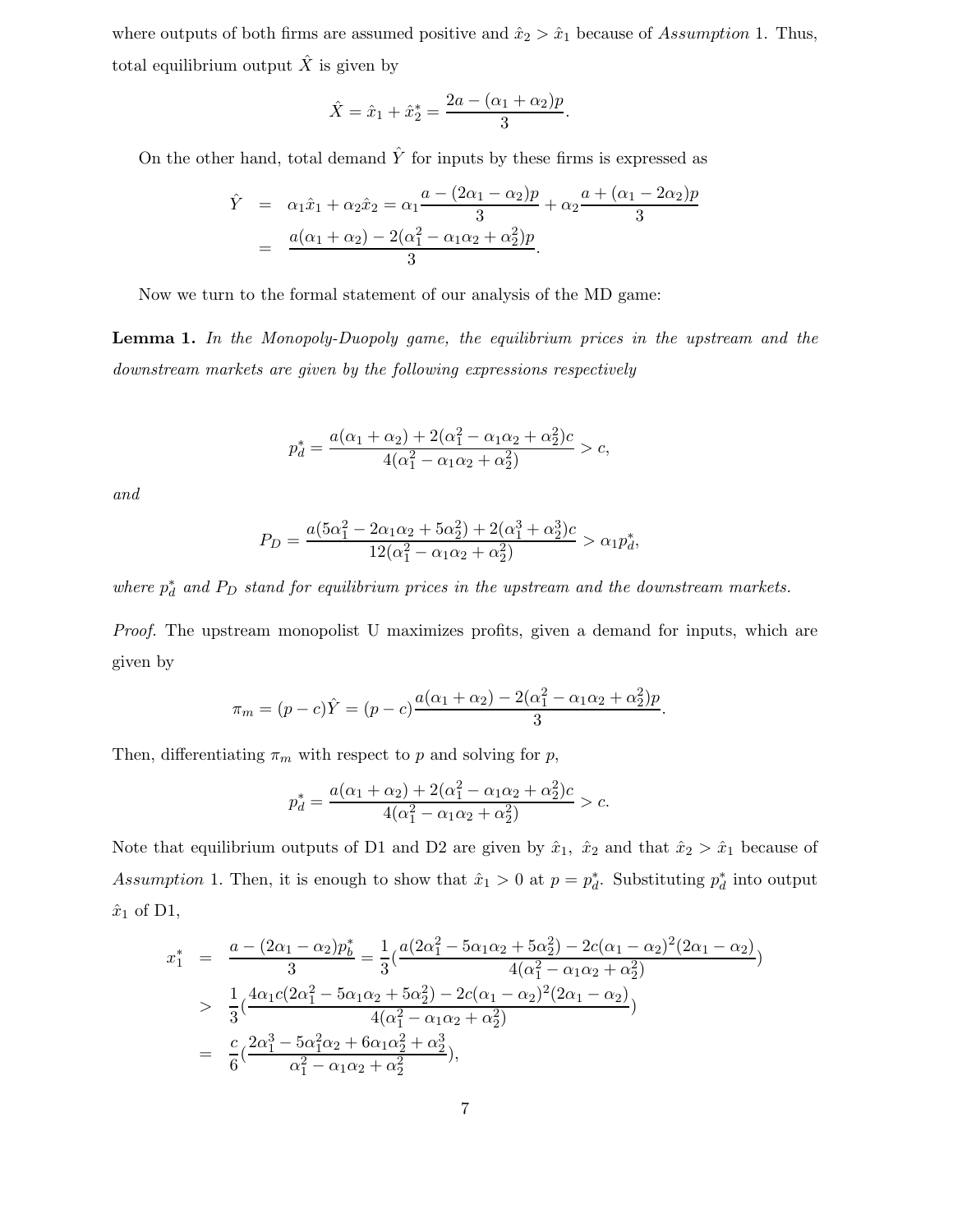where the inequality above is due to Assumption 2 and the denominator is positive under Assumption 1. The sign of  $x_1^*$  depends upon the numerator, which is expressed as

$$
2\alpha_1^3 - 5\alpha_1^2\alpha_2 + 6\alpha_1\alpha_2^2 + \alpha_2^3 = (2\alpha^3 - 5\alpha^2 + 6\alpha + 1)\alpha_2^3 > 0,
$$

which is positive for  $\alpha = \alpha_1/\alpha_2 \in A_\alpha$ . Then, outputs of the downstream firms are positive.

Next, we will show that  $p_d^*$  is larger than c. In fact, the difference between them is

$$
p_d^* - c = \frac{a(\alpha_1 + \alpha_2) + 2(\alpha_1^2 - \alpha_1\alpha_2 + \alpha_2^2)c}{4(\alpha_1^2 - \alpha_1\alpha_2 + \alpha_2^2)} - c = \frac{a(\alpha_1 + \alpha_2) - 2(\alpha_1^2 - \alpha_1\alpha_2 + \alpha_2^2)c}{4(\alpha_1^2 - \alpha_1\alpha_2 + \alpha_2^2)}.
$$

This difference will be positive if the numerator is positive, because the denominator is positive for  $\alpha_1 > \alpha_2$ . It follows that the numerator is written as

$$
a(\alpha_1 + \alpha_2) - 2(\alpha_1^2 - \alpha_1\alpha_2 + \alpha_2^2)c > 4\alpha_1c(\alpha_1 + \alpha_2) - 2(\alpha_1^2 - \alpha_1\alpha_2 + \alpha_2^2)c = 2c(\alpha_1^2 + 3\alpha_1\alpha_2 - \alpha_2^2)
$$
  
=  $2\alpha_2^2c(\alpha^2 + 3\alpha - 1) > 0$ , for  $\alpha \in A_\alpha$ ,

where the inequality is due to Assumption 2. Thus,  $p_d^*$  is larger than c. It follows from these results that U can make positive profits by supplying inputs to this market. Noting that the demand for the consumer good is given by  $(1)$ , it follows from  $p_d^*$  derived above that

$$
P_D = \frac{a(5\alpha_1^2 - 2\alpha_1\alpha_2 + 5\alpha_2^2) + 2(\alpha_1^3 + \alpha_2^3)c}{12(\alpha_1^2 - \alpha_1\alpha_2 + \alpha_2^2)} > \alpha_1c.
$$

The proof will be given after we first show that  $P_D - \alpha_1 p_d^* > 0$ .

Finally, consider if the downstream firms can be viable. Noting that  $\alpha_1 p_d^*$  is the average cost of D1, the difference between  $P_D$  and  $\alpha_1 p_d^*$  is given by

$$
P_{D} - \alpha_{1}p_{d}^{*} = \frac{a(5\alpha_{1}^{2} - 2\alpha_{1}\alpha_{2} + 5\alpha_{2}^{2}) + 2(\alpha_{1}^{3} + \alpha_{2}^{3})c}{12(\alpha_{1}^{2} - \alpha_{1}\alpha_{2} + \alpha_{2}^{2})} - \alpha_{1}\frac{a(\alpha_{1} + \alpha_{2}) + 2(\alpha_{1}^{2} - \alpha_{1}\alpha_{2} + \alpha_{2}^{2})c}{4(\alpha_{1}^{2} - \alpha_{1}\alpha_{2} + \alpha_{2}^{2})}
$$
\n
$$
= \frac{1}{12(\alpha_{1}^{2} - \alpha_{1}\alpha_{2} + \alpha_{2}^{2})}(a(2\alpha_{1}^{2} - 5\alpha_{1}\alpha_{2} + 5\alpha_{2}^{2}) + 2c(-2\alpha_{1}^{3} + 3\alpha_{1}^{2}\alpha_{2} - 3\alpha_{1}\alpha_{2}^{2} + \alpha_{2}^{3}))
$$
\n
$$
= \frac{1}{12(\alpha_{1}^{2} - \alpha_{1}\alpha_{2} + \alpha_{2}^{2})}(a(2\alpha^{2} - 5\alpha + 5)\alpha_{2}^{2} + 2c(-2\alpha^{3} + 3\alpha^{2} - 3\alpha + 1)\alpha_{2}^{3}))
$$
\n
$$
= \frac{1}{12(\alpha_{1}^{2} - \alpha_{1}\alpha_{2} + \alpha_{2}^{2})}\left(\frac{a}{2\alpha_{2}c} + \frac{(-2\alpha^{3} + 3\alpha^{2} - 3\alpha + 1)}{(2\alpha^{2} - 5\alpha + 5)}\right)(2\alpha^{2} - 5\alpha + 5)2\alpha_{2}^{3}c
$$
\n
$$
= \frac{\alpha_{2}c(2\alpha^{2} - 5\alpha + 5)}{6(\alpha^{2} - \alpha + 1)}\left(\frac{a}{2\alpha_{2}c} + \frac{(-2\alpha^{3} + 3\alpha^{2} - 3\alpha + 1)}{(2\alpha^{2} - 5\alpha + 5)}\right)
$$
\n
$$
= \frac{\alpha_{2}c(2\alpha^{2} - 5\alpha + 5)}{6(\alpha^{2} - \alpha + 1)}\left(\frac{4\alpha_{1}c}{2\alpha_{2}c} + f(\alpha)\right)
$$
\n
$$
= \frac{\alpha_{
$$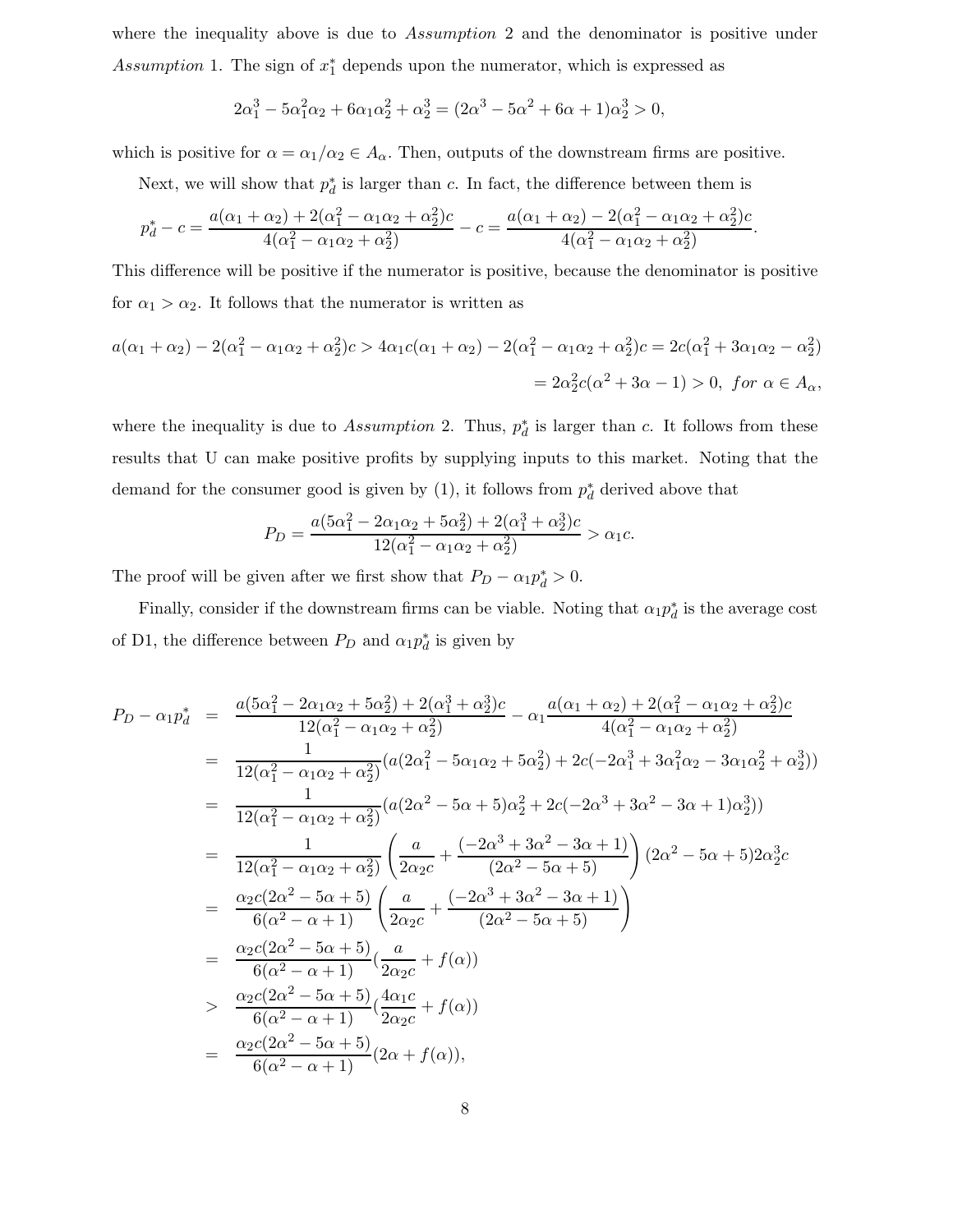where  $f(\alpha) = \frac{(-2\alpha^3 + 3\alpha^2 - 3\alpha + 1)}{(2\alpha^2 - 5\alpha + 5)}$ . Noting that  $2\alpha_1^2 - 5\alpha_1\alpha_2 + 5\alpha_2^2 = (2\alpha^2 - 5\alpha + 5)\alpha_2^2$  is positive for  $\alpha \in A_{\alpha}$ , the sign of  $(P_D - \alpha_1 p_d^*)$  is determined by that of the second term  $(2\alpha + f(\alpha))$ . Solving  $(2\alpha + f(\alpha) = 0)$  for  $\alpha$ , we have one real solution;  $\alpha = -0.1263$ . Thus, the second term is positive for  $\alpha \in A_{\alpha}$ . Then,  $(P_D - \alpha_1 p_d^*) > 0$  for  $\alpha \in A_{\alpha}$ . Then, profits  $\pi_1^*$  of D1 are positive because  $\pi_1^* = (P_D - \alpha_1 p_d^*) x_1^*$ , in which  $x_1^*$  and  $(P_D - \alpha_1 p_d^*)$  are positive for  $\alpha \in A_\alpha$ .

Finally, we show that  $(P_D - \alpha_1 c) > 0$ . Noting that  $p_d^* > c$ , it is easy to show that  $(P_D - \alpha_1 c) >$  $(P_D - \alpha_1 p_d^*) > 0$ . Then, equilibrium price  $P_D$  enables D1 and D2 to reap positive profits and all firms in vertically related markets can be viable for  $\alpha \in A_{\alpha}$ .  $\Box$ 

Next, we study the PM game in which the upstream monopolist U merges with D1, but D2 remains independent. However, if the the upstream monopolist merges with D2, which has superior production technology, downstream market structure changes into a pure monopoly. This will be shown in the proof of Lemma 2. This is the reason why U merges with D1.

Note also that D1 and U form the integrated firm I and the marginal cost of inputs for the upstream division of I is  $c$ . Thus, the profits of the two firms, I and D2, are given by

$$
\pi_I = \pi_d + \pi_u = (P - \alpha_1 c)x_I + \alpha_2 (p - c)x_2 = (a - \alpha_1 c - (x_I + x_2))x_I + \alpha_2 (p - c)x_2,
$$
  

$$
\pi_2 = (P - \alpha_2 p)x_2 = (a - \alpha_2 p - (x_I + x_2))x_2,
$$

where  $\pi_d$  and  $\pi_u$  stand for profits of the integrated firm I in the downstream and upstream markets. The first order conditions for the maximization of profits are

$$
\frac{\partial \pi_I}{\partial x_I} = \frac{\partial \pi_d}{\partial x_I} = a - \alpha_1 c - 2x_I - x_2 = 0,
$$
  

$$
\frac{\partial \pi_2}{\partial x_2} = a - \alpha_2 p - x_I - 2x_2 = 0,
$$

where  $x_I$  stands for output of I and  $x_2$  for that of D2. The Nash equilibrium outputs of these firms are expressed as

$$
x_I^* = \frac{a - 2\alpha_1 c + \alpha_2 p}{3},\tag{4}
$$

$$
x_2^* = \frac{a + \alpha_1 c - 2\alpha_2 p}{3}.
$$
 (5)

D2 has to purchase inputs from I and its demand is given by  $\alpha_2 x_2^*$ , which is

$$
\alpha_2 x_2^* = Y = \frac{\alpha_2 (a + \alpha_1 c - 2\alpha_2 p)}{3}.
$$

Solving this equation for  $p$ , we have the inverse demand  $p$  for inputs:

$$
p = \frac{-3Y + \alpha_2(a + \alpha_1c)}{2\alpha_2^2}.
$$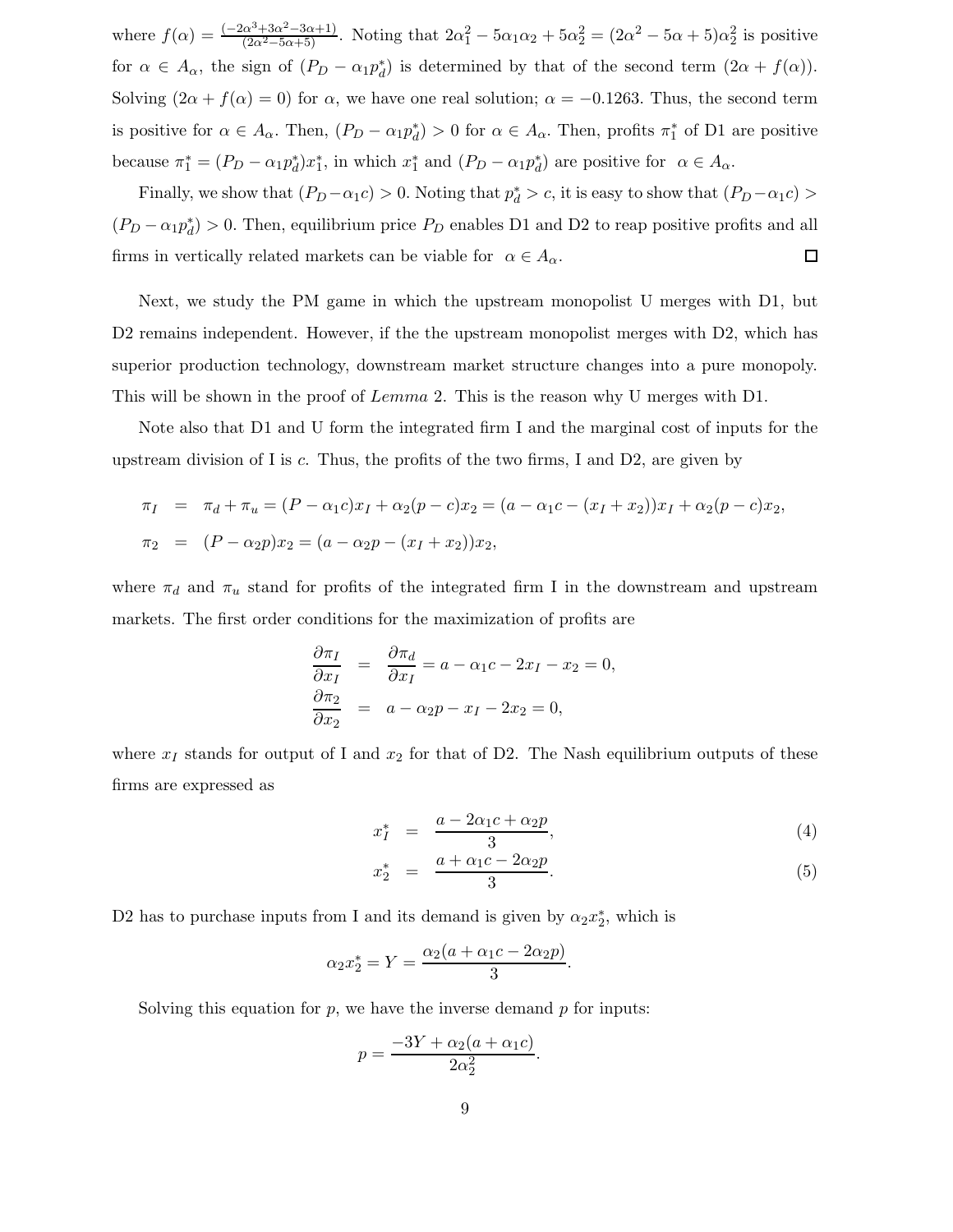Firm I faces demand for its products derived above. Its profit is

$$
\pi_I = \pi_d + \pi_u = (P - \alpha_1 c)x_I^* + (p - c)Y = (P - \alpha_1 c)x_I^* + \left(\frac{-3Y + \alpha_2(a + \alpha_1 c)}{2\alpha_2^2} - c\right)Y
$$
  
= 
$$
\frac{-5Y^2 + 4Y(\alpha_1 - \alpha_2)\alpha_2 c + \alpha_2^2(a - \alpha_1 c)^2}{4\alpha_2^2}.
$$

It follows that the condition for optimality is

$$
\frac{d\pi_I}{dY} = -\frac{5Y}{2\alpha_2^2} + (-1 + \frac{\alpha_1}{\alpha_2})c = 0.
$$

U supplies inputs to D2, which are given by

$$
Y^* = \frac{2(\alpha_1 - \alpha_2)\alpha_2 c}{5}.
$$

Given the inverse demand  $p$  for input, price charged for this input by the supplier is

$$
p_i^* = \frac{-3Y^* + \alpha_2(a + \alpha_1c)}{2\alpha_2^2} = \frac{5a - \alpha_1c + 6\alpha_2c}{10\alpha_2} = \frac{5a - (\alpha_1 - 6\alpha_2)c}{10\alpha_2}.
$$
 (6)

It would be of some interest to check whether the equilibrium price in the upstream market is higher than the provider's marginal cost c. Subtracting c from  $p_i^*$ , we have

$$
p_i^* - c = \frac{5a - (\alpha_1 - 6\alpha_2)c}{10\alpha_2} - c = \frac{5a - (\alpha_1 + 4\alpha_2)c}{10\alpha_2} > 0,
$$

which will be positive under our Assumptions 1 and 2. Thus, I has cost advantage over its competitor in the downstream market.

We can now summarize our analysis above as:

**Lemma 2.** *Equilibrium prices in the upstream and the downstream market in the Partial-Monopoly game are given by*

$$
p_i^* = \frac{5a - (\alpha_1 - 6\alpha_2)c}{10\alpha_2},
$$
  

$$
P_I = \frac{5a + c(3\alpha_1 + 2\alpha_2)}{10},
$$

*where*  $P_I$  *is higher than*  $\alpha_2 p_i^*$ *. Moreover, output of the independent firm D2 is given by* 

$$
x_2^* = \frac{2(\alpha_1 - \alpha_2)c}{5} > 0.
$$

*Proof.* Substituting (6) into (4) and (5) yields,

$$
x_I^* = \frac{a - 2\alpha_1 c + \alpha_2 p_i^*}{3} = \frac{a - 2\alpha_1 c + \alpha_2 \frac{5a - (\alpha_1 - 6\alpha_2)c}{10\alpha_2}}{3}
$$
  
= 
$$
\frac{5a - (7\alpha_1 - 2\alpha_2)c}{10},
$$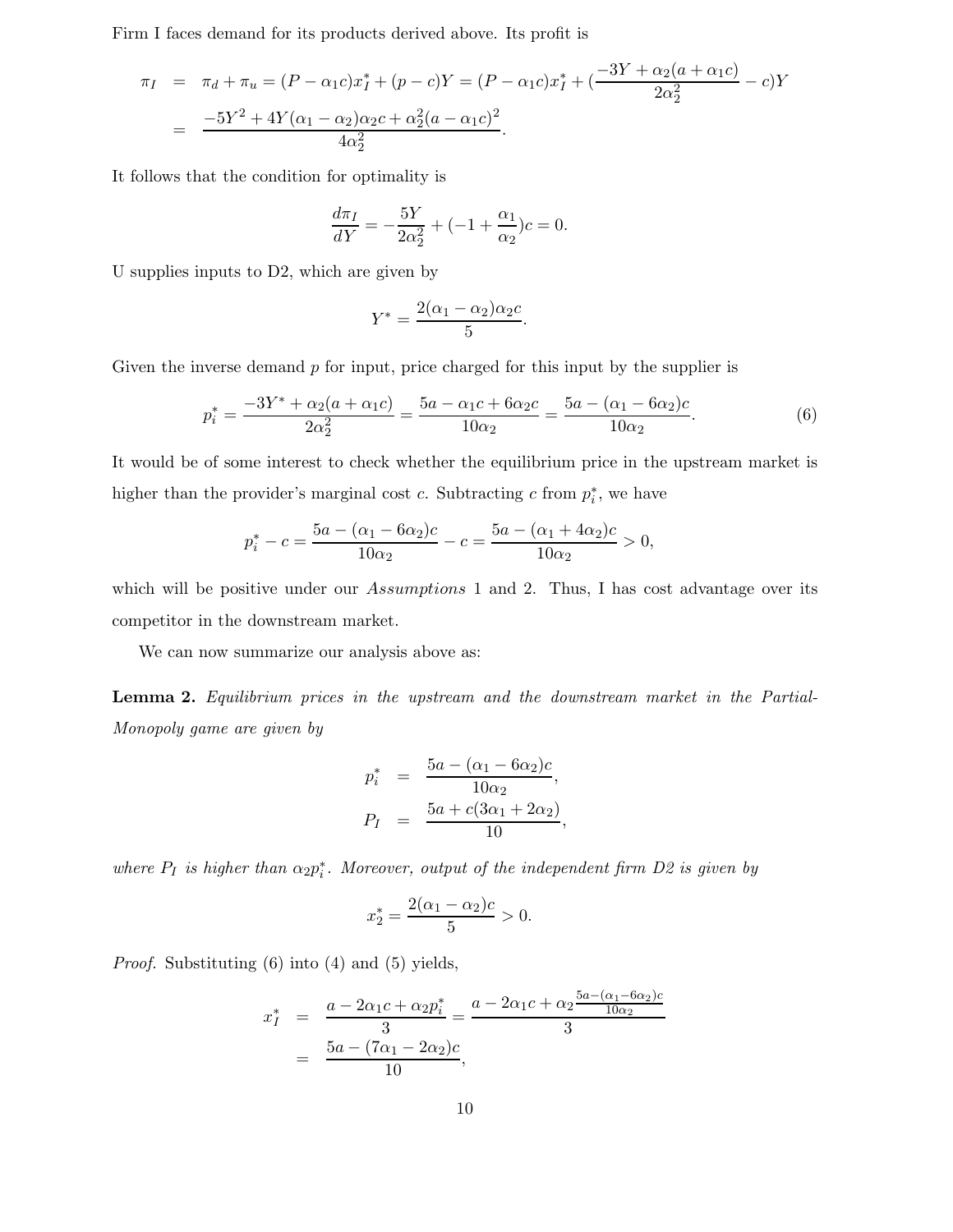and

$$
x_2^* = \frac{a + \alpha_1 c - 2\alpha_2 p_i^*}{3} = \frac{a + \alpha_1 c - 2\alpha_2 \frac{5a - (\alpha_1 - 6\alpha_2)c}{10\alpha_2}}{3} = \frac{2(\alpha_1 - \alpha_2)c}{5} > 0,
$$

where the inequality comes from Assumption 1 and  $x_2^*$  is equal to zero at  $\alpha = \alpha_1/\alpha_2 = 1$ . Then, it follows from (1),  $x_I^*$  and  $x_2^*$  that we have

$$
P_I = a - x_I^* - x_2^* = \frac{5a + c(3\alpha_1 + 2\alpha_2)}{10}.
$$
 (7)

As noted before, I has cost advantage over its downstream competitor D2. However, it follows from Assumption 1 that the competitor has more efficient technology. Then, consider whether this cost advantage is enough for firm I to drive D2 out of the market. Using  $P_I$  and  $p_i^*$  derived above, we get:

$$
P_I - \alpha_2 p_i^* = \frac{2c(\alpha_1 - \alpha_2)}{5} > 0.
$$

where the sign comes from Assumption 1 and the equality holds at  $\alpha = 1$ . Thus, both I and  $\Box$ D2 can make positive profits and they can be viable.

Comparisons between  $P_I$  and  $P_D$  are much more complicated. It follows from Lemmas 1 and 2 that

$$
P_{I} - P_{D} = \frac{5a + (3\alpha_{1} + 2\alpha_{2})c}{10} - \frac{a(5\alpha_{1}^{2} - 2\alpha_{1}\alpha_{2} + 5\alpha_{2}^{2}) + 2(\alpha_{1}^{3} + \alpha_{2}^{3})c}{12(\alpha_{1}^{2} - \alpha_{1}\alpha_{2} + \alpha_{2}^{2})}
$$
  
= 
$$
\frac{5a(\alpha_{1}^{2} - 4\alpha_{1}\alpha_{2} + \alpha_{2}^{2}) + 2(4\alpha_{1}^{3} - 3\alpha_{1}^{2}\alpha_{2} + 3\alpha_{1}\alpha_{2}^{2} + \alpha_{2}^{3})c}{60(\alpha_{1}^{2} - \alpha_{1}\alpha_{2} + \alpha_{2}^{2})}
$$
  
= 
$$
\frac{5a(\alpha^{2} - 4\alpha + 1) + 2(4\alpha^{3} - 3\alpha^{2} + 3\alpha + 1)\alpha_{2}c}{60(\alpha^{2} - \alpha + 1)}.
$$

For notational simplicity, we now use new definitions:

$$
f(\alpha) = P_I - P_D,
$$
  
\n
$$
g(\alpha) = \frac{4\alpha^3 - 3\alpha^2 + 3\alpha + 1}{\alpha^2 - 4\alpha + 1}.
$$

Using these definitions, the differences in equilibrium prices are rewritten as

$$
P_I - P_D = f(\alpha)
$$
  
=  $\frac{2\alpha_2 c}{60(\alpha^2 - \alpha + 1)} \left\{ \frac{5a}{2\alpha_2 c} (\alpha^2 - 4\alpha + 1) + (4\alpha^3 - 3\alpha^2 + 3\alpha + 1) \right\}$   
=  $\frac{\alpha_2 c}{30(\alpha^2 - \alpha + 1)} (\alpha^2 - 4\alpha + 1) \left\{ \frac{5a}{2\alpha_2 c} + \frac{4\alpha^3 - 3\alpha^2 + 3\alpha + 1}{\alpha^2 - 4\alpha + 1} \right\}$   
=  $\frac{\alpha_2 c}{30(\alpha^2 - \alpha + 1)} (\alpha^2 - 4\alpha + 1) \left\{ \frac{5a}{2\alpha_2 c} + g(\alpha) \right\},$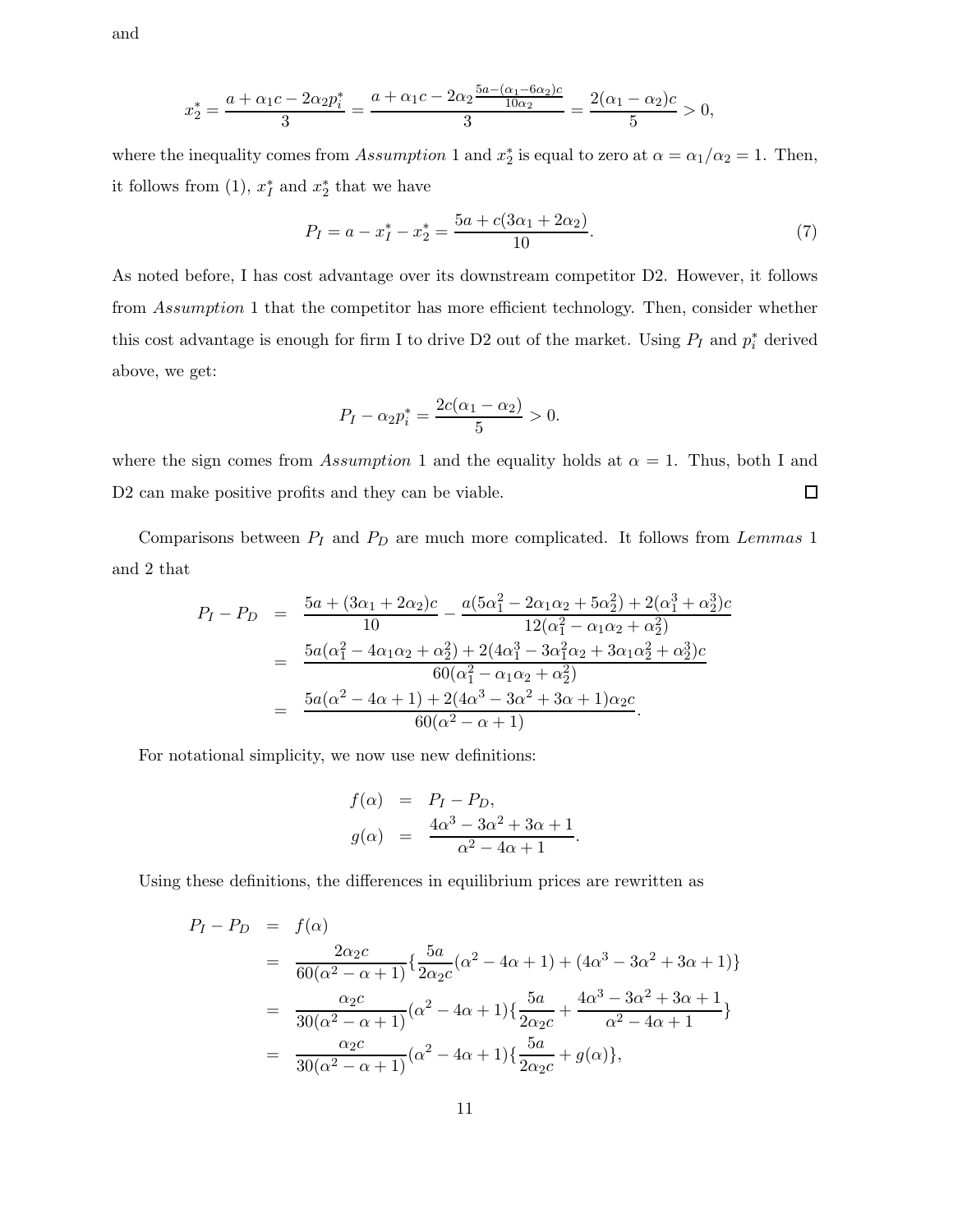where  $(\alpha^2 - \alpha + 1)$  is positive for  $\alpha \in A_\alpha$ . It then follows that  $f(\alpha) = 0$  when the second and/or the last terms in equation above is equal to zero. Then, consider first the following equation:

$$
\frac{5a}{2\alpha_2 c} + g(\alpha) = 0,\t\t(8)
$$

which in turn implies that  $f(\alpha)=0$ .

In view of Assumptions 1 and 2,

$$
\frac{5a}{2\alpha_2 c} > \frac{5 \times 4\alpha_1 c}{2\alpha_2 c} > \frac{5 \times 4\alpha_2 c}{2\alpha_2 c} = 10.
$$

Next, consider the following equation:

$$
10 + g(\alpha) = 10 + \frac{4\alpha^3 - 3\alpha^2 + 3\alpha + 1}{\alpha^2 - 4\alpha + 1} = 0.
$$

The approximate values of solutions to the equation are given by  $\alpha = -4.142, 0.320,$  and 2.072. Note also that the function  $g(\alpha)$  is less than  $-2.5$  for  $\alpha > 1$  because  $g(1) = -2.5$ , and that  $g(\alpha)$ is negative, monotonically decreasing and approaching  $-\infty$  as  $\alpha$  increases in the open interval  $(1, 3.732)$ . In the analysis to follow, the solution which is appropriate here is  $\alpha = 2.072$  because  $\alpha > 1$  (Assumption 1). It follows from the properties of  $g(\alpha)$  and  $\frac{5a}{2\alpha_{2}c} > 10$  that the solution  $\alpha^*$  to equation (8) is larger than 2.072, but less than 3.732.

Finally, together with *Lemmas* 1 and 2, we can formally state:

**Proposition 1.** *The Partial-Monopoly game yields lower equilibrium prices than the Monopoly-Duopoly game if differences in productivity are relatively small. However, if productivity of the partial monopolist I becomes low enough, it provides a higher equilibrium price than the Monopoly-Duopoly game does. Formally, we have*

$$
P_I \le P_D, \quad for \quad 1 < \alpha \le \alpha^*,
$$
\n
$$
P_I > P_D, \quad for \quad 4 \ge \alpha > \alpha^*,
$$

*where*  $2.072 < \alpha^* < 3.732$ .

*Proof.* Consider the following:

$$
P_I - P_D = \frac{\alpha_2 c}{30(\alpha^2 - \alpha + 1)} (\alpha^2 - 4\alpha + 1) \{ \frac{5a}{2\alpha_2 c} + g(\alpha) \},
$$

where  $\frac{\alpha_2 c}{30(\alpha^2-\alpha+1)}$  is positive for  $\alpha \in A_\alpha$  and  $(\alpha^2-4\alpha+1)$  is negative for  $0.2679 < \alpha < 3.7320$ . However, the sign of the last term  $\{\frac{5a}{2\alpha_2c}+g(\alpha)\}\$ is indeterminate. As mentioned above,

$$
\frac{5a}{2\alpha_2 c} > 10.
$$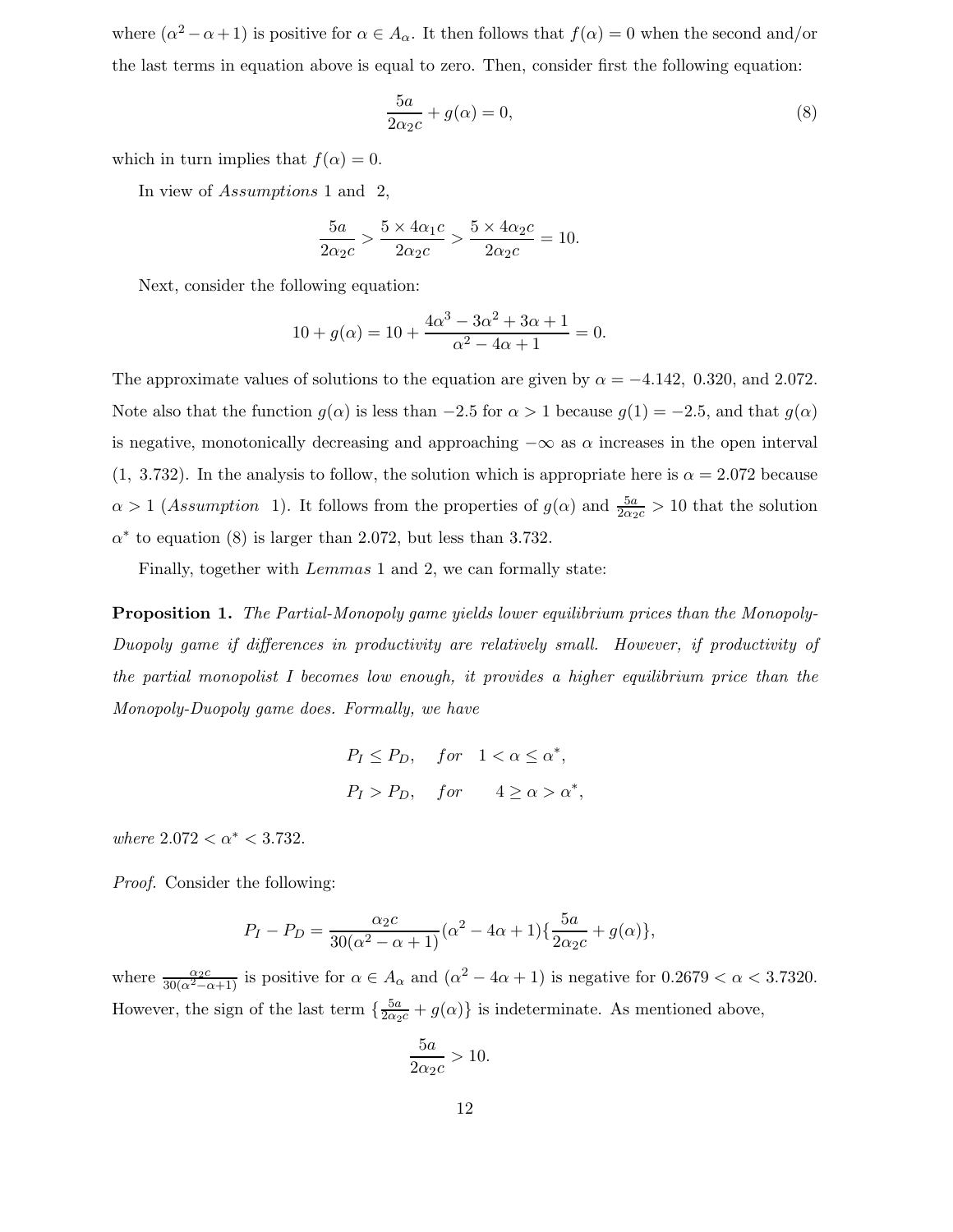Next, consider (8):

$$
10 + g(\alpha) = 10 + \frac{4\alpha^3 - 3\alpha^2 + 3\alpha + 1}{\alpha^2 - 4\alpha + 1} = 0,
$$

where the solution to the equation above which we consider here is 2.072. It follows from the properties of  $g(\alpha)$  that

$$
\frac{5a}{2\alpha_2 c} + g(\alpha) = 0
$$

has a unique, positive solution  $\alpha^*$  in the open interval (2.072, 3.732).

Then, we encounter two cases depending upon whether the quadratic term  $(\alpha^2 - 4\alpha + 1)$ is negative or not. It is easy to show that the quadratic term is positive and  $g(\alpha) > 0$  for  $\alpha > 3.732$ . This means that  $\frac{5a}{2\alpha_2 c} + g(\alpha) > 0$  for  $\alpha > 3.732$ . Then, it follows from (8) that  $P_I > P_D$  for  $\alpha > 3.732$ . It also follows from the property of  $g(\alpha)$  that we have

$$
g(\alpha) + \frac{5a}{2\alpha_2 c} \geq 0, \quad for \quad \alpha \leq \alpha^*,
$$
  

$$
g(\alpha) + \frac{5a}{2\alpha_2 c} < 0, \quad for \quad 3.732 > \alpha > \alpha^*.
$$

As  $(\alpha^2 - 4\alpha + 1)$  < 0 for  $\alpha$  in the open interval, (1, 3.732), it follows from (8) and the discussion above that

$$
P_I \leq P_D, \quad \text{for} \quad \alpha \leq \alpha^*,
$$
\n
$$
P_I > P_D, \quad \text{for} \quad 3.732 > \alpha > \alpha^*.
$$

 $\Box$ 

This completes the proof.

This proposition clearly shows one of the essential features of vertically related markets. The vertical integration generally causes equilibrium prices to increase. However, our investigation shows that this is not necessarily true when the integration occurs in the MD game. The integration has two distinct effects on equilibrium prices in the downstream market: the cost effect and the productivity effect. The partial monopolist I (or integrated firm ) can get access to inputs at lower costs (i.e., the marginal costs), while the un-integrated, independent firm D2 is supplied inputs at market price. Decreases in production costs result in lower equilibrium price and *vice versa*. Then, this effect may be called the cost effect.<sup>6</sup> This is equivalent to the cancellation of the double marginalization.<sup>7</sup>

 ${}^{6}$ Our cost effect is called the efficiency effect in Chen (2001).

<sup>7</sup>See, for example, Spengler (1950).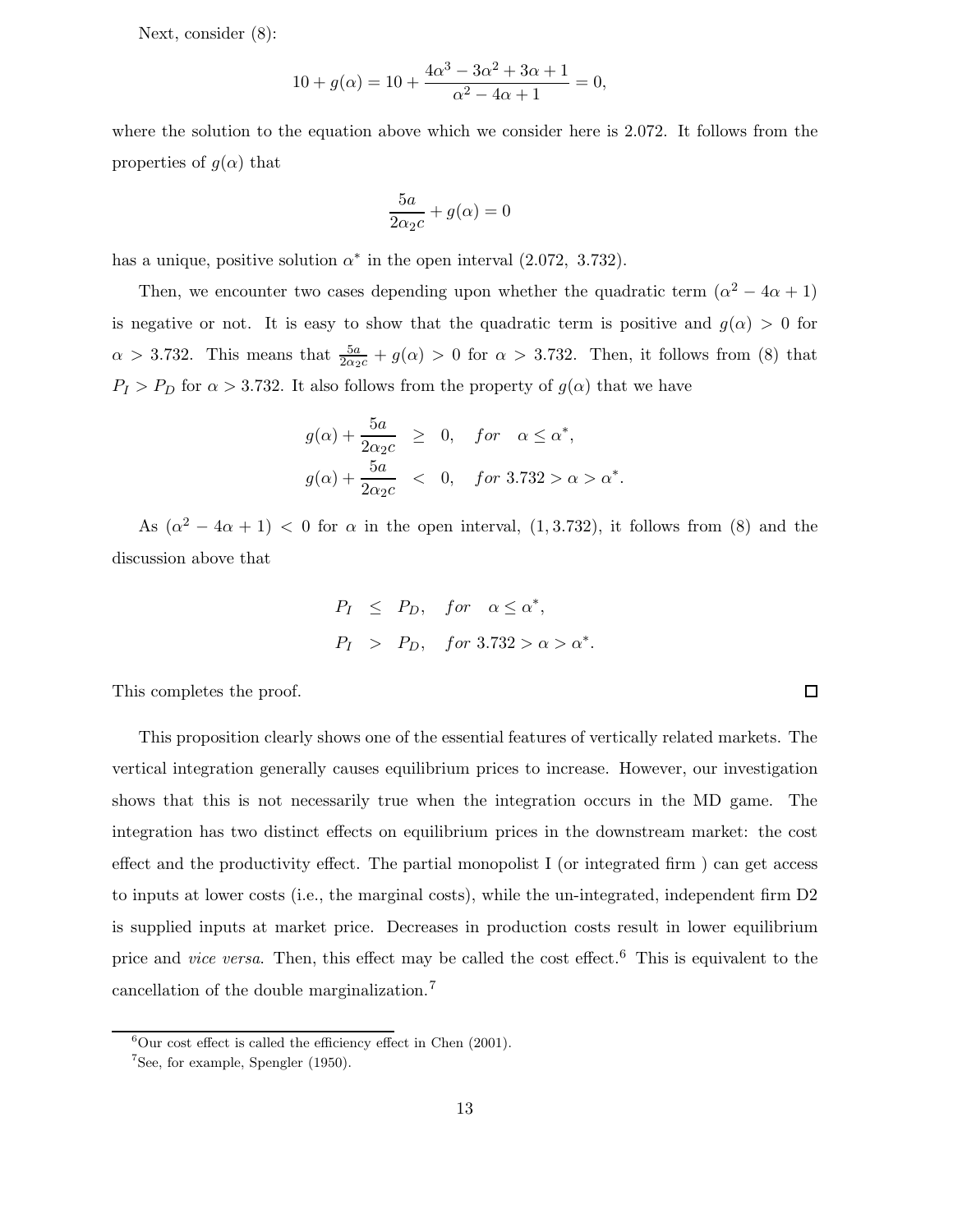Considering the technological aspects, productivity of the partial monopolist I exerts strong influence on the cost effect. For example, when productivity of the monopolist I is high, it strengthens the cost effect. By the same token, however, the cost effect is weakened when productivity is low. This new effect may be called the productivity effect, which comes from the *difference in productivity* between the partial monopolist I and the downstream firm D2.

When productivity of the monopolist I is high enough in the sense that  $\alpha \leq 1$ , the cost effect is strengthened by the productivity effect so that equilibrium prices in the downstream market become too low for the independent firm to make positive profits. When productivity of the monopolist I becomes lower (or productivity of D2 becomes higher) so that  $\alpha$  becomes larger than 1, the productivity effect works against the cost effect caused by the low productivity, and equilibrium prices go up. However, the productivity effect is dominated by the cost effect so that equilibrium prices are lower in the PM game than in the MD game. To be precise, equilibrium prices become lower after integration as long as  $\alpha \leq \alpha^*$ . However, if the productivity of the integrated firm is so low that  $\alpha > \alpha^*$ , the productivity effect dominates the cost effect so that downstream prices become so high that they are higher in the PM game than in the MD game. These results are mainly due to our modeling which focuses on the difference in productivity of downstream firms.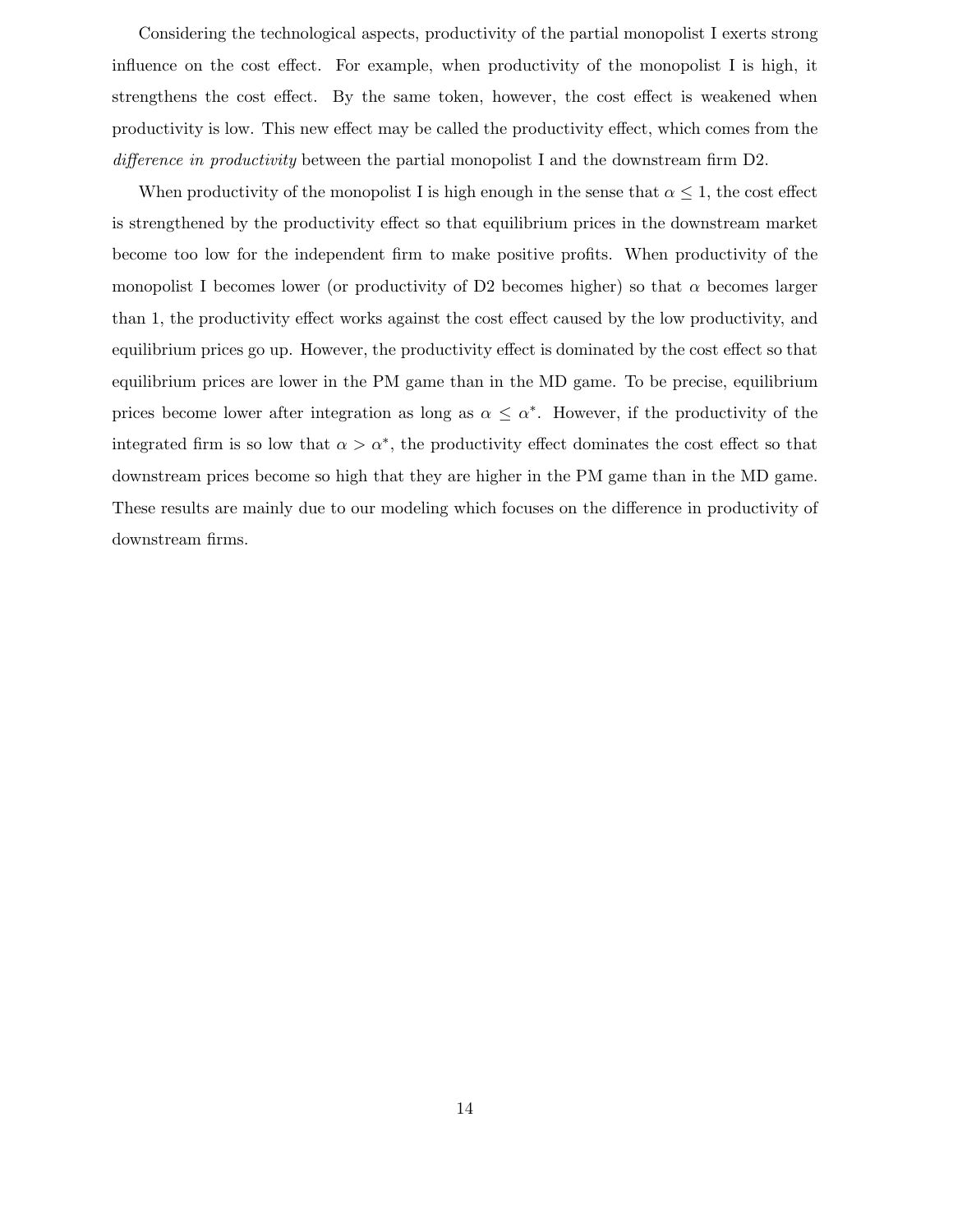# **3 One-sided Vertical Integration in Double-Duopoly Game**

There is a long history of whether the vertical integration matters because it may cause market foreclosure of rival firms. Two controversial issues have been examined by those concerned with antitrust proceedings and with regulation. One issue is whether the vertical integration is anticompetitive or not, and the other is whether it promotes market efficiencies. In this section effects of one-sided vertical integration are examined in the DD game.

The DD game is a benchmark game against which the OI game ( one-sided integration game) is evaluated. This game structure is depicted in Fig. 2. In what follows, it will be considered whether the vertical integration by one of the upstream duopolist causes decreases in downstream prices, and whether it results in excluding a competitor from the market. From the viewpoint of antitrust, the integration by efficient firms are taken seriously by authorities. In fact, this type of merger is considered to pave the way for the monopolization of a market. Thus, there are concerns that merger may lead to reduced competition. This is the reason why the merger of efficient firms is examined in what follows.



Figure 2: The Double-Duopoly game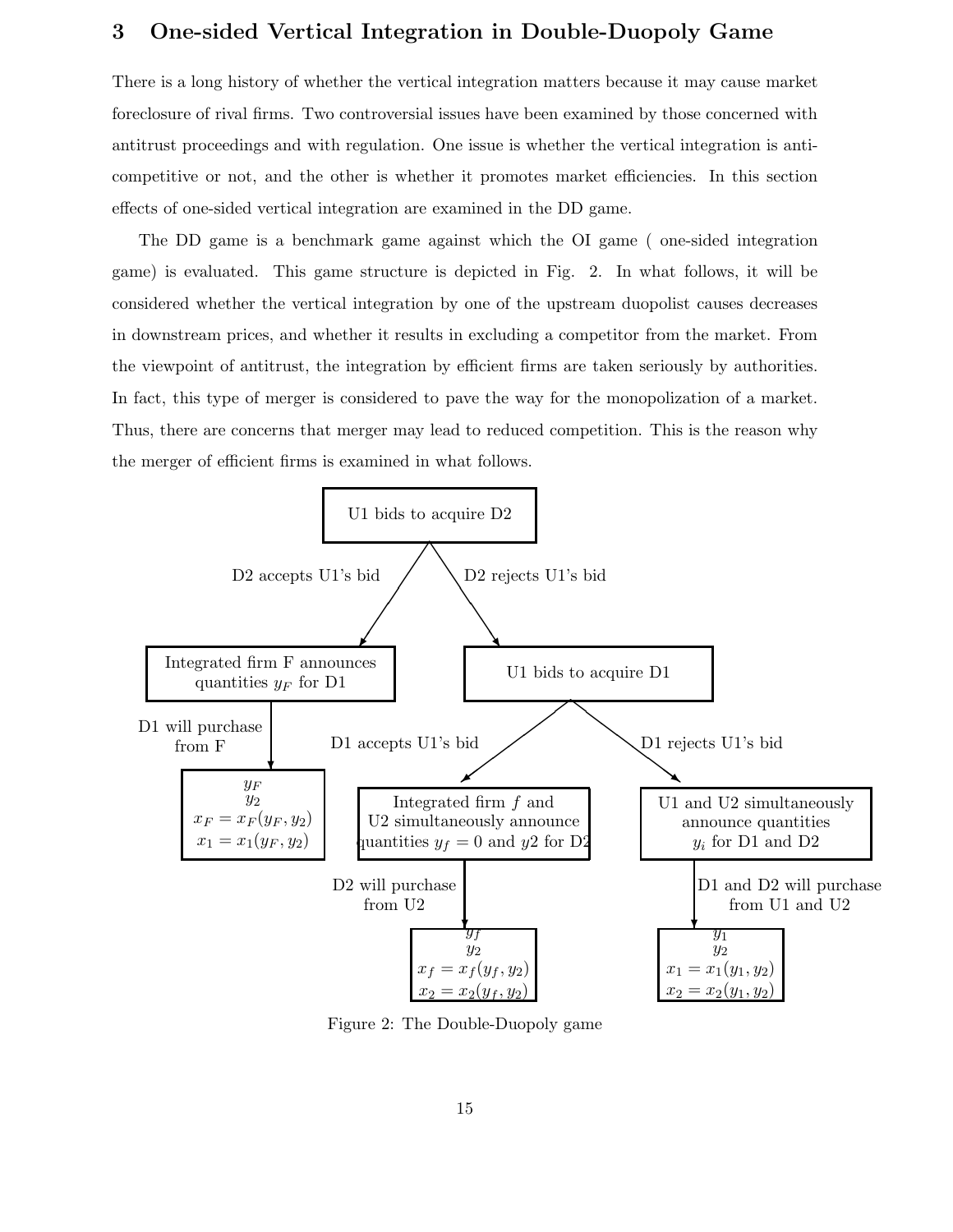Game structure of the present model is as follows: In stage 1, upstream firm U1 can bid to acquire the efficient downstream firm D2. When D2 accepts U1's bid, one-sided vertical integration occurs, and the integrated firm is called F. If D2 rejects the bid, the vertically related markets are a DD game. In stage 2, after integration, the upstream division of F and upstream firm U2 simultaneously announce quantities  $y_i$  at Nash equilibrium. When D2 rejects U1's bid, U1 can bid to acquire the less efficient firm D1.

In stage 3, in the OI game, the downstream division of F and D2 produce outputs at Nash quantities  $x_i$  for a given demand for the consumer good. If D1 accepts U1's bid, the U1-D1 integration occurs, which is called f. The integrated firm f and the independent firm U2 simultaneously announce quantities  $y_i$  at Nash equilibrium in the upstream market. If both D1 and D2 reject U1's bid, the vertically related markets are the DD game. In the U1-D1 merger setting, the upstream division of f and U2 simultaneously announce Nash equilibrium quantities  $y_i$ .

In stage 4, in the vertically integrated setting, the downstream division of f and the independent firm D2 purchase inputs to produce consumer goods and simultaneously choose Nash equilibrium quantities of outputs  $x_i(y_i)$ . In the DD game, D1 and D2 purchase inputs in the upstream market and produce outputs at Nash quantities  $x_i = x_i(y_i)$  for a given demand for the consumer good.

Consider the DD game, where upstream firms U1 and U2 supply their products to downstream firms. U1 and U2 produce inputs at constant marginal costs  $(c_1 \text{ and } c_2)$ , where  $c_1 \leq c_2$ without loss of generality. Demand for upstream products is derived from outputs by D1 and D2, whose products are produced according to the demand function (1) and sold. Their production functions are given by (2). To solve for the equilibrium in this game, we use backward induction. It follows that firms in the downstream market play a simultaneous-move (or a static) game, given the demand function (1), and maximize their respective profits.

To proceed with our analysis, assume that all firms are constrained to compete `a *la Cournot* and that

### **Assumption 3.**  $a > 4\alpha_1 c_2$ .

This new assumption replaces Assumption 2 in the MD game.

Using eqs. (1) and (3), profits of firm i are given by

$$
\pi_i = (P - ac_i)x_i = (a - \alpha_i p - (x_1 + x_2))x_i, \quad i = 1, 2,
$$

where fixed costs are assumed away because they will not play any role in the analysis to follow.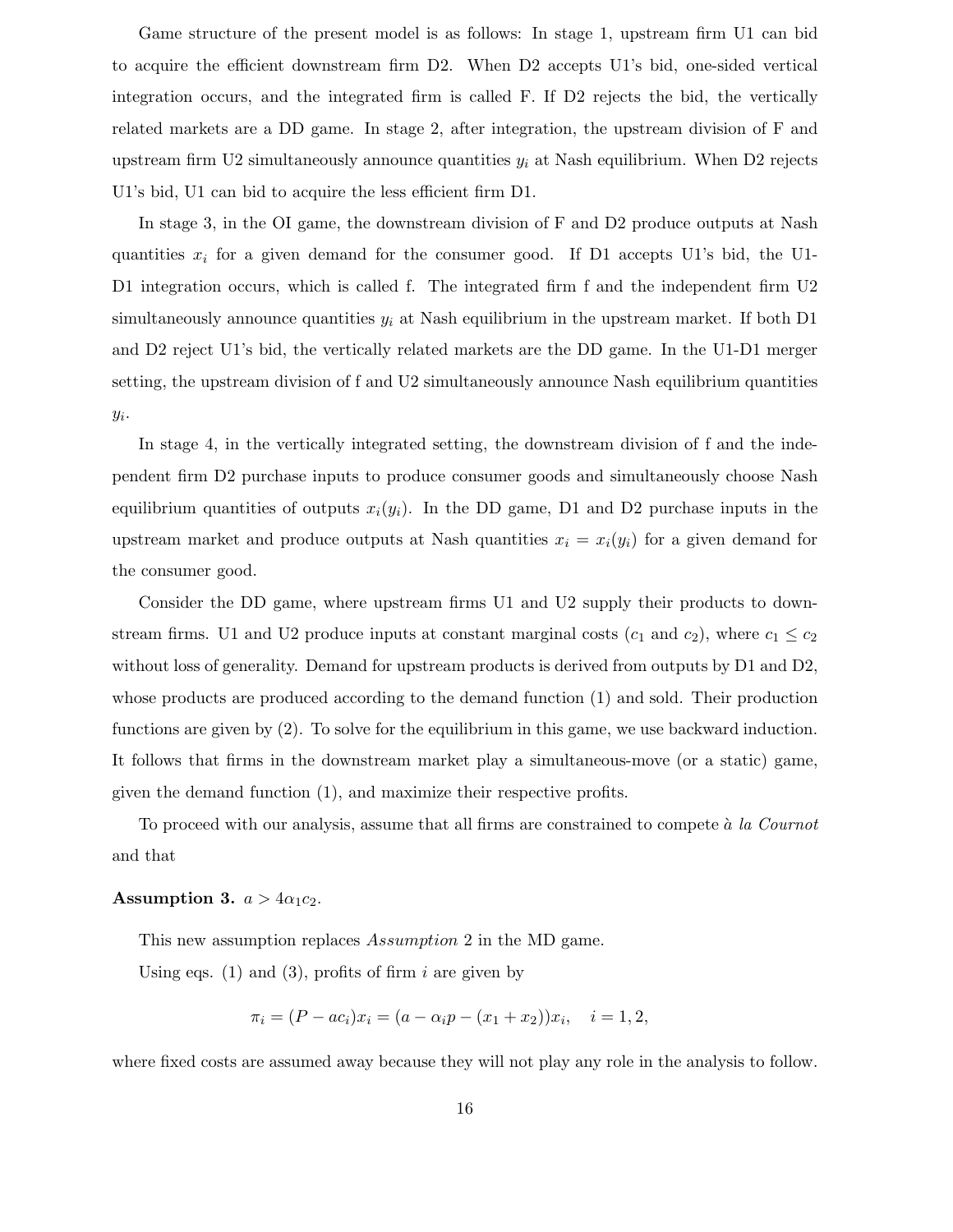The objective of each firm is to maximize  $\pi_i$ , which requires

$$
\frac{\partial \pi_1}{\partial x_1} = a - \alpha_1 p - 2x_1 - x_2 = 0
$$

and

$$
\frac{\partial \pi_2}{\partial x_2} = a - \alpha_2 p - x_1 - 2x_2 = 0.
$$

Solving these equations for equilibrium outputs yields

$$
x_1^* = \frac{a - (2\alpha_1 - \alpha_2)p}{3},
$$
  

$$
x_2^* = \frac{a + (\alpha_1 - 2\alpha_2)p}{3},
$$

where the outputs of both firms are assumed positive. Total equilibrium output  $X^*$  is

$$
X^* = x_1^* + x_2^* = \frac{2a - (\alpha_1 + \alpha_2)p}{3}.
$$

Demand for inputs is derived from outputs in the downstream market. In view of the production function of firms in this market, total equilibrium demand  $Y$  for inputs is given by

$$
Y = \alpha_1 x_1^* + \alpha_2 x_2^* = \frac{a(\alpha_1 + \alpha_2) + 2p(\alpha_1 \alpha_2 - \alpha_1^2 - \alpha_2^2)}{3}.
$$

Solving this for  $p$  yields inverse demand for inputs, which is given by

$$
p = \frac{3Y - a(\alpha_1 + \alpha_2)}{2(\alpha_1 \alpha_2 - \alpha_1^2 - \alpha_2^2)}.
$$
\n(9)

Given the demand for inputs, the two firms play a simultaneous-move game in the upstream market. Under these assumptions, upstream firms supply inputs to the upstream market. Then,

$$
Y=y_1+y_2.
$$

It follows from this and (9) that profit of U1 is

$$
\pi_{U1} = (p - c_1)y_1 = \left(\frac{3Y - a(\alpha_1 + \alpha_2)}{2(\alpha_1\alpha_2 - \alpha_1^2 - \alpha_2^2)} - c_1\right)y_1 = \left(\frac{3(y_1 + y_2) - a(\alpha_1 + \alpha_2)}{2(\alpha_1\alpha_2 - \alpha_1^2 - \alpha_2^2)} - c_1\right)y_1.
$$

where  $c_1$  is the constant marginal cost of U1 and  $y_i$  is supply of the inputs by Ui,  $i = 1, 2$ . Differentiating profits with respect to  $y_1$  yields

$$
\frac{\partial \pi_{U1}}{\partial y_1} = \frac{6y_1 + 3y_2 - a(\alpha_1 + \alpha_2)}{2(\alpha_1\alpha_2 - \alpha_1^2 - \alpha_2^2)} - c_1 = 0.
$$

Similarly, we have

$$
\pi_{U2} = (p - c_2)y_2 = \left(\frac{3Y - a(\alpha_1 + \alpha_2)}{2(\alpha_1\alpha_2 - \alpha_1^2 - \alpha_2^2)} - c_2\right)y_2 = \left(\frac{3(y_1 + y_2) - a(\alpha_1 + \alpha_2)}{2(\alpha_1\alpha_2 - \alpha_1^2 - \alpha_2^2)} - c_2\right)y_2,
$$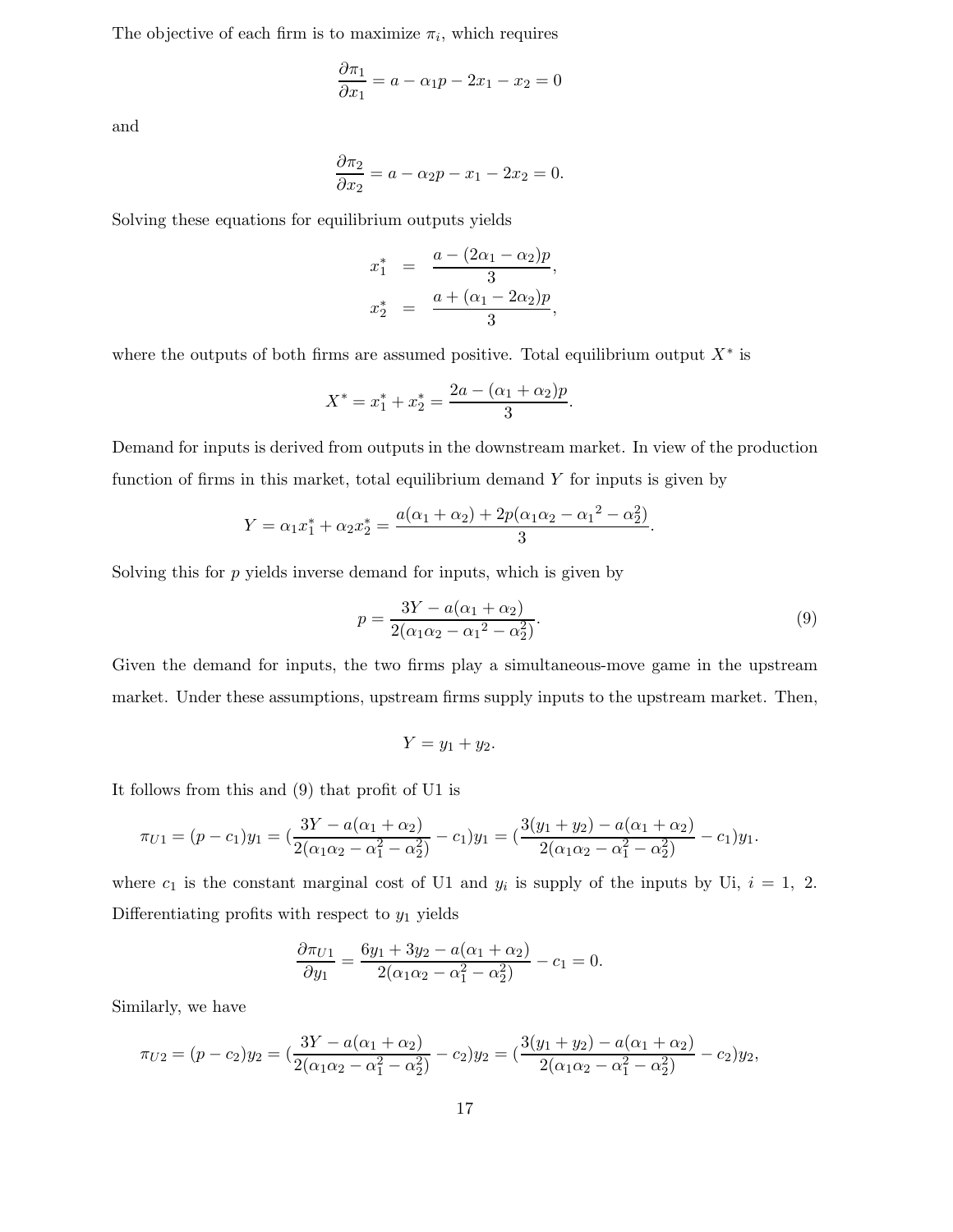where  $c_2$  is the constant marginal cost of U2. Differentiating  $\pi_{U2}$  with respect to  $y_2$  and equating the derivative to zero gives

$$
\frac{\partial \pi_{U2}}{\partial y_2} = \frac{3y_1 + 6y_2 - a(\alpha_1 + \alpha_2)}{2(\alpha_1\alpha_2 - \alpha_1^2 - \alpha_2^2)} - c_2 = 0.
$$

Solving these equations for  $y_1$  and  $y_2$ , we get the equilibrium values of inputs supplied by upstream firms:

$$
y_1^* = \frac{a(\alpha_1 + \alpha_2) + 2(c_2 - 2c_1)(\alpha_1^2 - \alpha_1\alpha_2 + \alpha_2^2)}{9}
$$
  

$$
y_2^* = \frac{a(\alpha_1 + \alpha_2) + 2(c_1 - 2c_2)(\alpha_1^2 - \alpha_1\alpha_2 + \alpha_2^2)}{9},
$$

which are both positive. In fact, it follows from Assumption 1, 2 and  $c_1 \leq c_2$  that the numerator of  $y_1^*$  is reduced to

$$
2(\alpha_1^2 - \alpha_1 \alpha_2 + \alpha_2^2)(c_2 - 2c_1) + a(\alpha_1 + \alpha_2)
$$
  
> 
$$
2(\alpha_1^2 - \alpha_1 \alpha_2 + \alpha_2^2)(c_2 - 2c_1) + 4\alpha_1 c_1(\alpha_1 + \alpha_2)
$$
  
> 
$$
2(\alpha_1^2 - \alpha_1 \alpha_2 + \alpha_2^2)(-2c_1) + 4\alpha_1 c_1(\alpha_1 + \alpha_2)
$$
  
= 
$$
c_1(-4\alpha_1^2 + 4\alpha_1 \alpha_2 - 4\alpha_2^2 + 4\alpha_1^2 + 4\alpha_1 \alpha_2)
$$
  
= 
$$
4\alpha_2^2 c_1(2\alpha - 1) > 0,
$$

where the inequality is due to Assumption 1.

The numerator of  $y_2^*$  is reduced to

$$
2(\alpha_1^2 - \alpha_1 \alpha_2 + \alpha_2^2)(c_1 - c_2 - c_2) + a(\alpha_1 + \alpha_2)
$$
  
> 
$$
2(\alpha_1^2 - \alpha_1 \alpha_2 + \alpha_2^2)(-2c_2) + 4\alpha_1 c_2(\alpha_1 + \alpha_2)
$$
  
= 
$$
4c_2(-\alpha_1^2 + \alpha_1 \alpha_2 - \alpha_2^2 + \alpha_1^2 + \alpha_1 \alpha_2)
$$
  
= 
$$
4c_2(2\alpha_1 \alpha_2 - \alpha_2^2)
$$
  
= 
$$
4\alpha_2^2 c_2(2\alpha - 1) > 0,
$$

where again the inequality is due to Assumption 1.

Then, the total demand for inputs is

$$
Y^* = y_1^* + y_2^* = \frac{2(\alpha_1\alpha_2 - \alpha_1^2 - \alpha_2^2)(c_1 + c_2) + 2a(\alpha_1 + \alpha_2)}{9}.
$$

The equilibrium price  $p_N^*$  of inputs is given by substituting  $Y^*$  into (9), and it is

$$
p_N^* = \frac{a(\alpha_1 + \alpha_2) + 2(c_1 + c_2)(\alpha_1^2 - \alpha_1\alpha_2 + \alpha_2^2)}{6(\alpha_1^2 - \alpha_1\alpha_2 + \alpha_2^2)}.
$$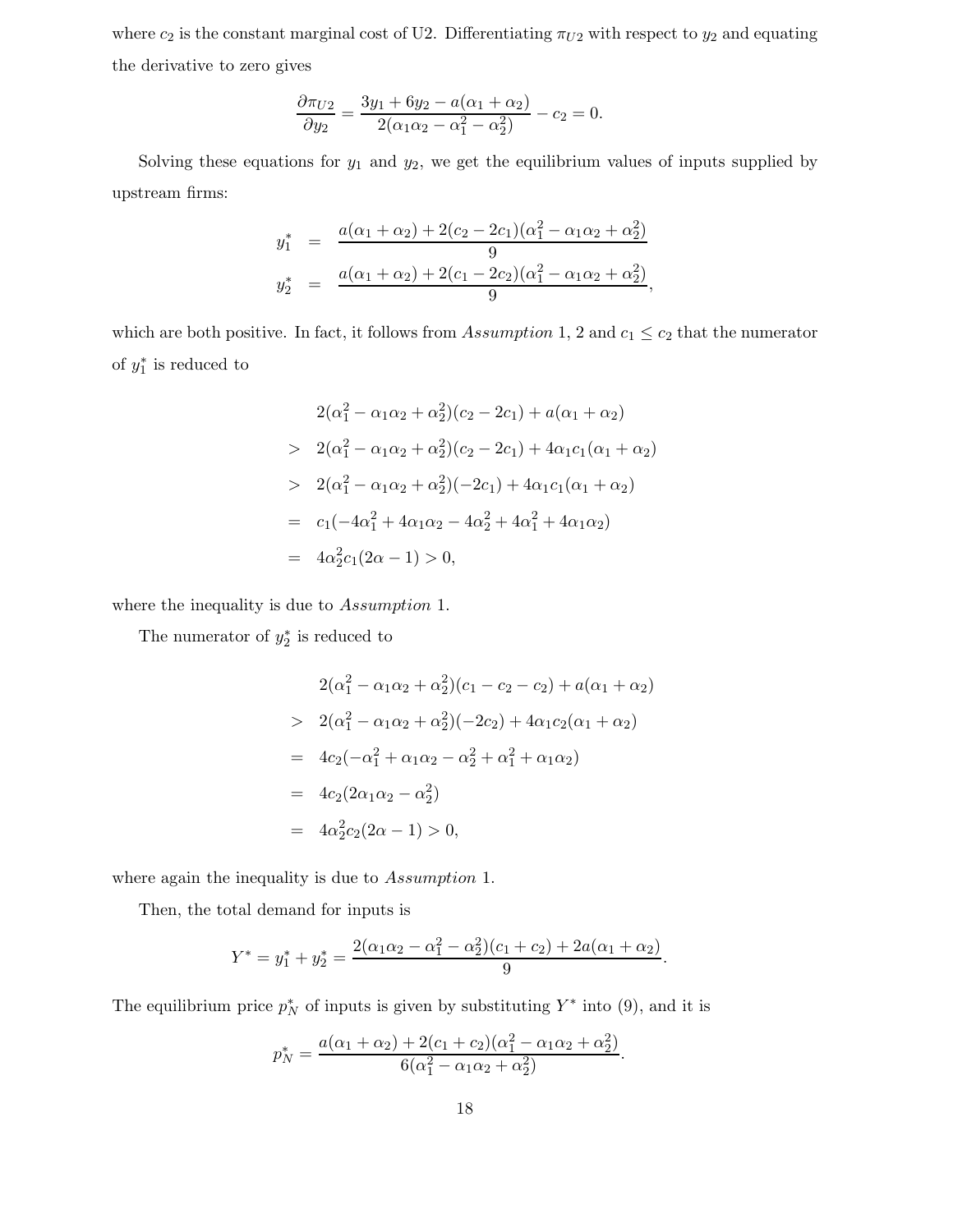It is easy to show that price  $p_N^*$  is higher than  $c_2$ . In fact,

$$
p_N^* - c_2 = \frac{a(\alpha_1 + \alpha_2) + 2(c_1 - 2c_2)(\alpha_1^2 - \alpha_1\alpha_2 + \alpha_2^2)}{6(\alpha_1^2 - \alpha_1\alpha_2 + \alpha_2^2)},
$$

where the denominator is positive under Assumption 1 and the numerator is positive because it is the same as that of  $y_2^*$  in the duopoly game.

Next, consider if  $x_1^*$  is positive at  $p = p_N^*$ . Substituting  $p_N^*$  into  $x_1^*$  yields

$$
x_1^* = \frac{a - (2\alpha_1 - \alpha_2)p_N^*}{3} = \frac{a - (2\alpha_1 - \alpha_2)\frac{a(\alpha_1 + \alpha_2) + 2(c_1 + c_2)(\alpha_1^2 - \alpha_1\alpha_2 + \alpha_2^2)}{6(\alpha_1^2 - \alpha_1\alpha_2 + \alpha_2^2)}}{3}
$$
  
= 
$$
\frac{6a(\alpha_1^2 - \alpha_1\alpha_2 + \alpha_2^2) - (2\alpha_1 - \alpha_2)(a(\alpha_1 + \alpha_2) + 2(c_1 + c_2)(\alpha_1^2 - \alpha_1\alpha_2 + \alpha_2^2)}{18(\alpha_1^2 - \alpha_1\alpha_2 + \alpha_2))}.
$$

To simplify our calculations, consider the following:

$$
6a(\alpha_1^2 - \alpha_1\alpha_2 + \alpha_2^2) - (2\alpha_1 - \alpha_2)(a(\alpha_1 + \alpha_2) + 2(c_1 + c_2)(\alpha_1^2 - \alpha_1\alpha_2 + \alpha_2^2))
$$
  
=  $a(4\alpha_1^2 - 7\alpha_1\alpha_2 + 7\alpha_2^2) - 2(2\alpha_1 - \alpha_2)(\alpha_1^2 - \alpha_1\alpha_2 + \alpha_2^2)(c_1 + c_2)$   
>  $4\alpha_1c_2(4\alpha_1^2 - 7\alpha_1\alpha_2 + 7\alpha_2^2) - 8\alpha_1(\alpha_1^2 - \alpha_1\alpha_2 + \alpha_2^2)c_2 = 4\alpha_1c_2(2\alpha_1^2 - 5\alpha_1\alpha_2 + 5\alpha_2^2)$   
=  $4\alpha_1c_2(2\alpha^2 - 5\alpha + 5)\alpha_2^2 > 0$ ,

where the last inequality is due to Assumption 1. It then follows from these calculations that  $x_1^*$  is positive. Similar calculations show that  $x_2^*$  is positive.

In view of the demand function for products in the downstream market, it is easy to show that the equilibrium price  $P_N$  in the downstream market is

$$
P_N = a - x_1^* - x_2^* = \frac{a + (\alpha_1 - \alpha_2)p_N^*}{3} = \frac{a(7\alpha_1^2 - 4\alpha_1\alpha_2 + 7\alpha_2^2) + 2(\alpha_1^3 + \alpha_2^3)(c_1 + c_2)}{18(\alpha_1^2 - \alpha_1\alpha_2 + \alpha_2^2)},
$$
(10)

which is larger than  $\alpha_1 p_N^*$ . In fact, the difference is reduced to

$$
P_N - \alpha_1 p_N^* = \frac{a(4\alpha_1^2 - 7\alpha_1\alpha_2 + 7\alpha_2^2) - 2(2\alpha_1^3 - 3\alpha_1^2\alpha_2 + 3\alpha_1\alpha_2^2 - \alpha_2^3)(c_1 + c_2)}{18(\alpha_1^2 - \alpha_1\alpha_2 + \alpha_2^2)}
$$
  
= 
$$
\frac{a(4\alpha^2 - 7\alpha + 7) - 2\alpha_2(2\alpha^3 - 3\alpha^2 + 3\alpha - 1)(c_1 + c_2)}{18(\alpha^2 - \alpha + 1)}.
$$

It is easy to show that the denominator of the difference is positive, but the sign of the numerator is not obvious. However, it will be shown that it is also positive. From Assumptions 1 and 2, the numerator is given by

$$
a(4\alpha^2 - 7\alpha + 7) - 2\alpha_2(2\alpha^3 - 3\alpha^2 + 3\alpha - 1)(c_1 + c_2)
$$
  
> 
$$
4\alpha_1c_2(4\alpha^2 - 7\alpha + 7) - 4\alpha_2c_2(2\alpha^3 - 3\alpha^2 + 3\alpha - 1)
$$
  
> 
$$
4\alpha_2c_2(4\alpha^2 - 7\alpha + 7) - 4\alpha_2c_2(2\alpha^3 - 3\alpha^2 + 3\alpha - 1)
$$
  
= 
$$
4\alpha_2c_2((4\alpha^2 - 7\alpha + 7) - (2\alpha^3 - 3\alpha^2 + 3\alpha - 1))
$$
  
= 
$$
4\alpha_2c_2(-2\alpha^3 + 7\alpha^2 - 10\alpha + 8) > 0,
$$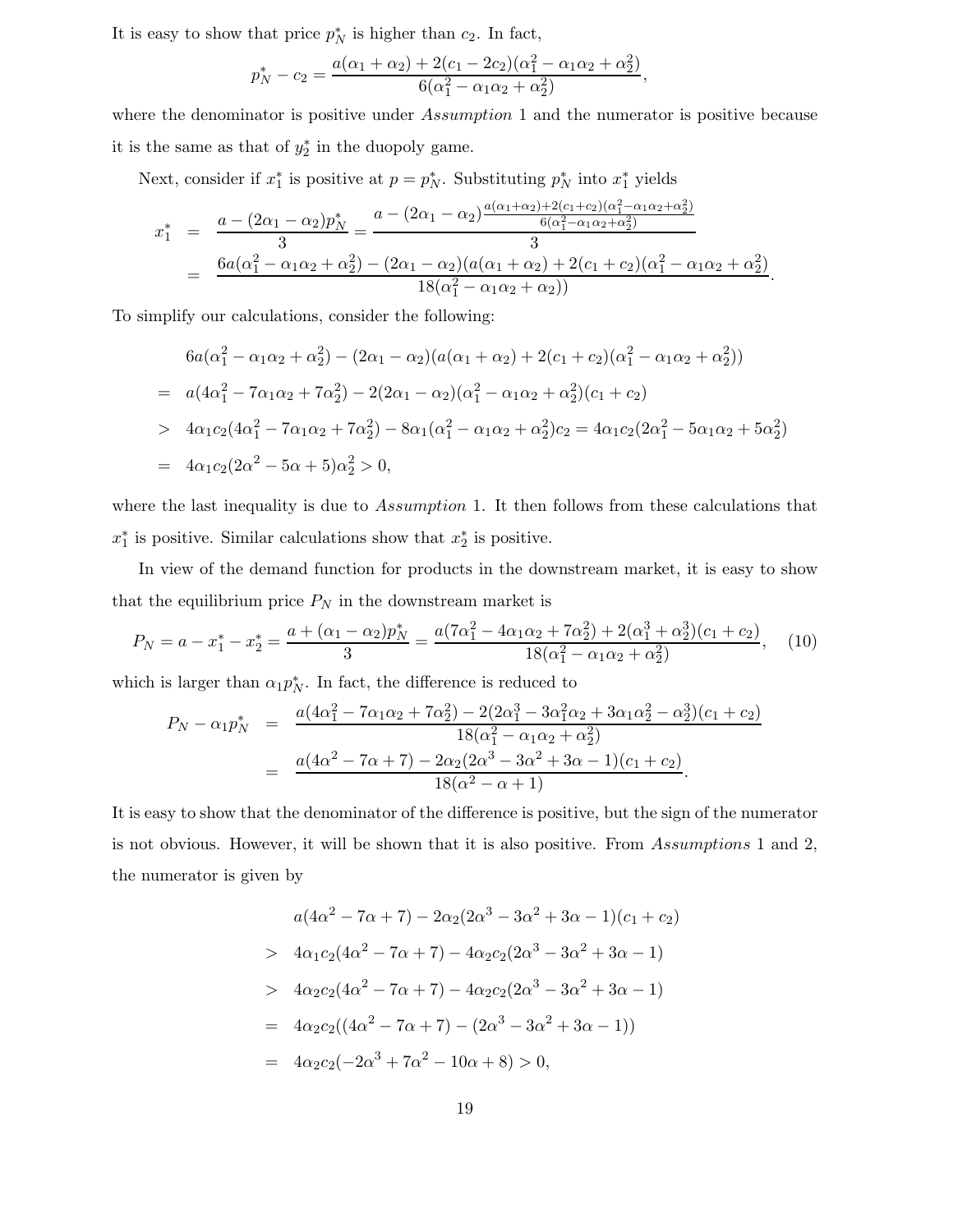where it should be noted that  $c_1 \leq c_2$ . Then,  $P_N$  is larger than  $\alpha_1 p_N^*$ . It follows from these arguments that the independent firms can make positive profits and can stay in the up- and the down-stream markets.

We can now establish:

**Lemma 3.** *In Double-Duopoly game the equilibrium prices in the upstream and downstream markets are respectively given by*

$$
p_N^* = \frac{a(\alpha_1 + \alpha_2) + 2(c_1 + c_2)(\alpha_1^2 - \alpha_1\alpha_2 + \alpha_2^2)}{6(\alpha_1^2 - \alpha_1\alpha_2 + \alpha_2^2)},
$$
  
\n
$$
P_N = \frac{a(7\alpha_1^2 - 4\alpha_1\alpha_2 + 7\alpha_2^2) + 2(\alpha_1^3 + \alpha_2^3)(c_1 + c_2)}{18(\alpha_1^2 - \alpha_1\alpha_2 + \alpha_2^2)}.
$$

As we focus on effects of merger on the downstream market, consider the DD game: Efficient firm D2 integrates with upstream firm U1, and the downstream division of the integrated firm F is superior in technologies to the downstream rival D1. It follows that F can get access to inputs at lower costs than D1. This game is called OI game. In the previous section, effects of vertical integration were examined in the game in which there is an upstream monopolist. Now, we will focus on effects of the vertical integration on a market in a DD game. To examine the features of the integration, consider a game in which efficient D2 merges with the more productive U1. Figure 3 depicts this OI game.

F may be able to make profits by supplying outputs produced by using inputs not only from the upstream division, but also from an upstream market. However, assume that the integrated firm does not purchase inputs from the upstream market because prices of inputs are higher than the marginal costs of inputs. Thus, profits of F and D1 are expressed as

$$
\pi_F = (P - \alpha_2 c_1)x_F + (p - c_1)y_1 = (a - \alpha_2 c_1 - x_F - x_1)x_F + (p - c_1)y_1,
$$
  

$$
\pi_1 = (P - \alpha_1 p)x_1 = (a - \alpha_1 p - x_F - x_1)x_1,
$$

where  $x_F$  stands for output of F produced by through-puts and p for input price.

The first order conditions for maximum profits are

$$
\frac{\partial \pi_F}{\partial x_F} = a - \alpha_2 c_1 - 2x_F - x_1 = 0,
$$
  

$$
\frac{\partial \pi_1}{\partial x_1} = a - \alpha_1 p - x_F - 2x_1 = 0.
$$

Solving these equations for  $x_F$  and  $x_1$ , we have

$$
x_F^* = \frac{a - 2\alpha_2 c_1 + \alpha_1 p}{3},
$$
  

$$
x_1^* = \frac{a + \alpha_2 c_1 - 2\alpha_1 p}{3},
$$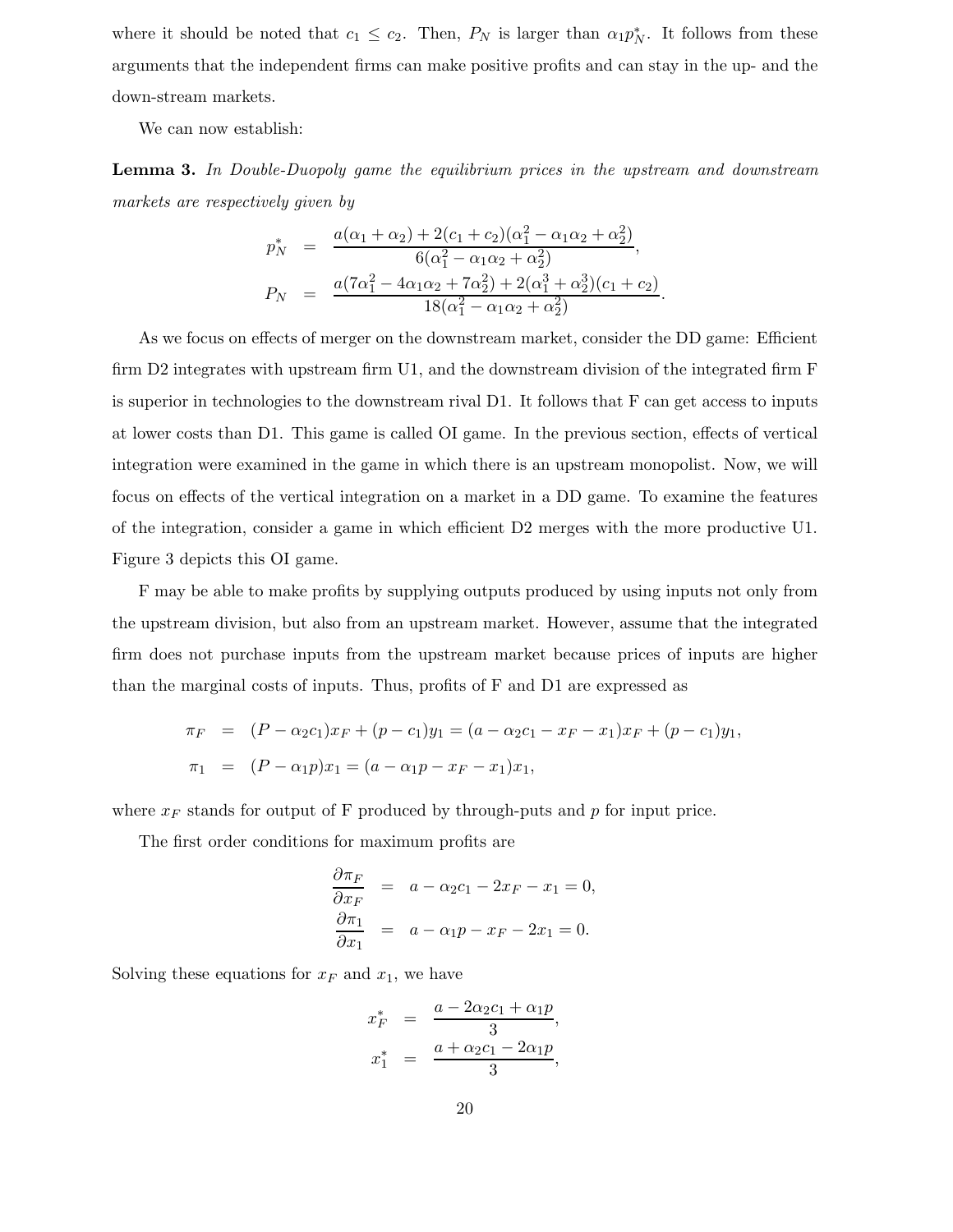

Figure 3: Market Structure of the OI Game

which are analogous to eqs. (4) and (5). As noted above, derived demand  $d$  for inputs by D1 is given by

$$
d = \alpha_1 x_1^* = \alpha_1 \frac{a + \alpha_2 c_1 - 2\alpha_1 p}{3}.
$$

Solving this for  $p$  yields inverse demand for the inputs, and is given by

$$
p = \frac{(a + \alpha_2 c_1)\alpha_1 - 3d}{2\alpha_1^2}.
$$
\n(11)

Given this demand for the inputs, the upstream division of F and U2 supply the inputs to the downstream firms, and their profits are

$$
\pi_F = (a - \alpha_2 c_1 - x_F^* - x_1^*)x_F^* + (p - c_1)y_1 = (a - \alpha_2 c_1 - x_F^* - x_2^*)x_F^* + (\frac{(a + \alpha_2 c_1)\alpha_1 - 3d}{2\alpha_1^2} - c)y_1
$$
  
\n
$$
= (a - \alpha_2 c_1 - x_F^* - x_1^*)x_F^* + (\frac{(a + \alpha_2 c_1)\alpha_1 - 3(y_1 + y_2)}{2\alpha_1^2} - c_1)y_1,
$$
  
\n
$$
\pi_{U2} = (p - c_2)y_2 = (\frac{(a + \alpha_2 c_1)\alpha_1 - 3d}{2\alpha_1^2} - c_2)y_2 = (\frac{(a + \alpha_2 c_1)\alpha_1 - 3(y_1 + y_2)}{2\alpha_1^2} - c_2)y_2,
$$
  
\n
$$
d = y_1 + y_2.
$$

Substituting  $x_F^*$ ,  $x_2^*$ , and p derived above into  $\pi_F$  and  $\pi_{U_2}$ , the first order condition for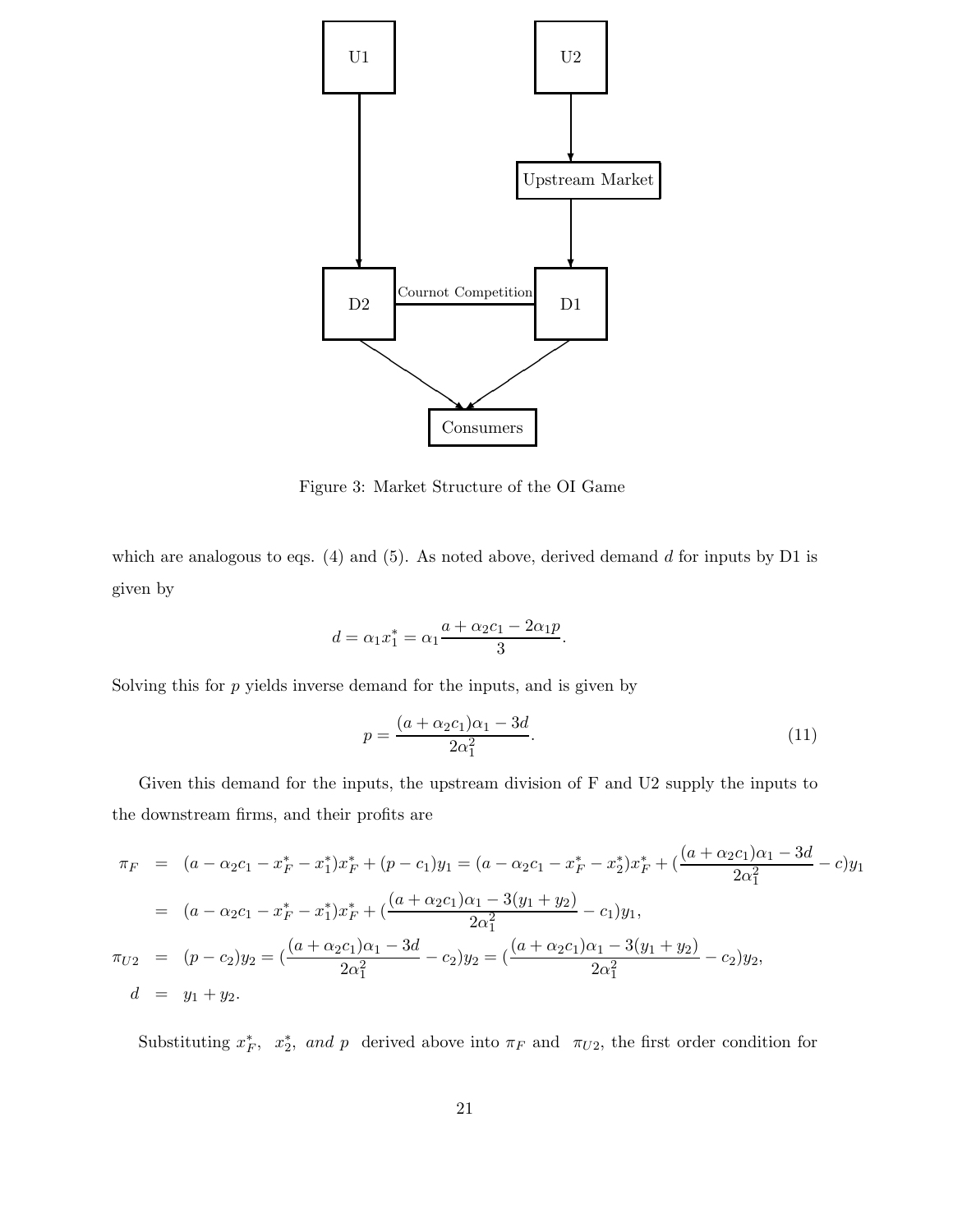maximum profit yields

$$
\frac{\partial \pi_F}{\partial y_1} = -\frac{5y_1 + 2(y_2 + \alpha_1(\alpha_1 - \alpha_2)c_1)}{2\alpha_1^2} \le 0, \text{ for } y_1, y_2 \ge 0,
$$

where the inequality is due to *Assumption* 1. It follows from the Kuhn-Tucker conditions that optimal supply  $\hat{y}_1$  of inputs of F is equal to 0. Thus, the integrated firm F produces throughputs and does not supply inputs to the upstream market. It follows from these arguments that U2 is the sole supplier of inputs, which are demanded by D1. U2 maximizes its profits, given the derived demand for inputs. Then, we have

$$
\frac{\partial \pi_{U2}}{\partial y_2} = \frac{-6y_2 + \alpha_1(a + \alpha_2c_1 - 2\alpha_1c_2)}{2\alpha_1^2} = 0,
$$

where  $(a + \alpha_2 c_1 - 2\alpha_1 c_2)$  is positive because of Assumption 3. Solving this equation for  $y_2$ , we have

$$
\hat{y}_2 = \frac{\alpha_1(a + \alpha_2 c_1 - 2\alpha_1 c_2)}{6} > 0,
$$

where the inequality is due to Assumption 3. Substituting this into  $(11)$  and noting that  $d = y_2$ , equilibrium price  $\hat{p}$  of inputs is determined and then substituting this  $\hat{p}$  into  $x_F^*, x_1^*$ yields equilibrium outputs  $\hat{x}_F, \hat{x}_1$  of the two firms.

Now we can summarize our arguments above as:

**Lemma 4.** *If the more productive D2 in a downstream market merges with the more efficient upstream firm U1, the one-sided vertically merged firm can maximize profits by not supplying inputs to an upstream market. Equilibrium outputs, prices and inputs of firms in the post-merger game are given by*

$$
\hat{y}_1 = 0,
$$
\n
$$
\hat{y}_2 = \frac{\alpha_1(a + \alpha_2c_1 - 2\alpha_1c_2)}{6},
$$
\n
$$
\hat{p} = \frac{a + \alpha_2c_1 + 2\alpha_1c_2}{4\alpha_1},
$$
\n
$$
\hat{x}_F = \frac{5a - 7\alpha_2c_1 + 2\alpha_1c_2}{12},
$$
\n
$$
\hat{x}_1 = \frac{a + \alpha_2c_1 - 2\alpha_1c_2}{6},
$$
\n
$$
\hat{P} = \frac{5a + 5\alpha_2c_1 + 2\alpha_1c_2}{12}.
$$

*Proof.* In the post-merger game, U2 maximizes profits by supplying products for the given demand (11) for inputs. Note also that  $d = y_2$  because the upstream division does not supply inputs to the upstream market. Then, profits of U2 are given by

$$
\pi_{U2} = (p - c_2)y_2 = \left(\frac{\alpha_1(a + \alpha_2 c_1) - 3d}{2\alpha_1^2} - c_2\right)y_2.
$$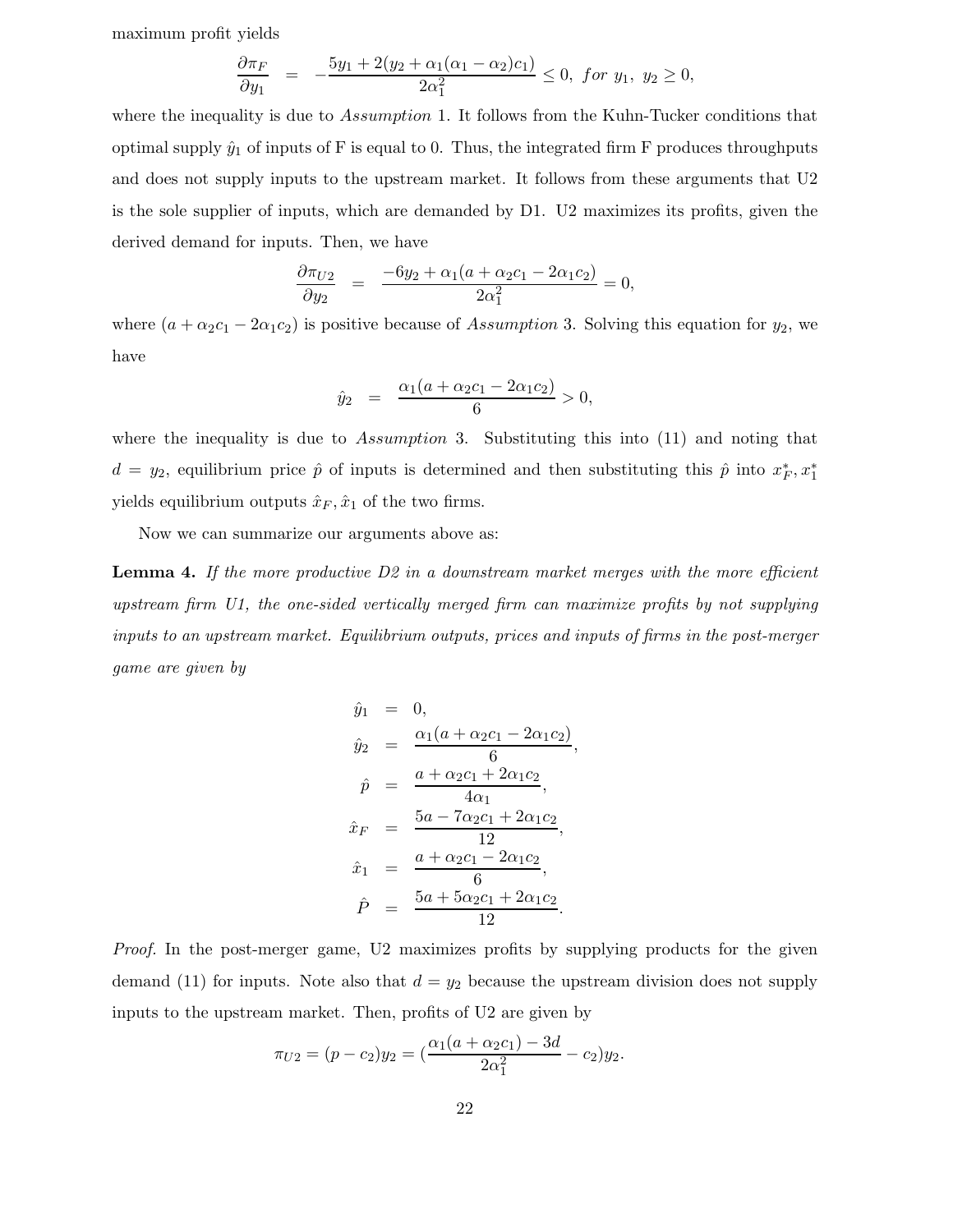Solving the first order condition for  $y_2$  yields

$$
\hat{y}_2 = \frac{\alpha_1(a + \alpha_2c_1 - 2\alpha_1c_2)}{2\alpha_1^2}.
$$

Substituting this into (11), we have

$$
\hat{p} = \frac{a + \alpha_2 c_1 + 2\alpha_1 c_2}{4\alpha_1}.
$$

It is easy to check that  $\hat{p} > c_2$  under Assumption 3. In fact,

$$
\hat{p} - c_2 = \frac{a + \alpha_2 c + 2\alpha_1 c_2}{4\alpha_1} - c_2 = \frac{a + \alpha_2 c_1 - 2\alpha_1 c_2}{4\alpha_1} > 0.
$$

As  $\hat{y}_2$  is positive, profits of U2 are positive and U2 can supply inputs to the upstream market. Substituting  $\hat{p}$  into eqs. (4) and (5) yields

$$
\begin{aligned}\n\hat{x}_F &= \frac{a - 2\alpha_2 c_1 + \alpha_1 \hat{p}}{3} = \frac{5a - 7\alpha_2 c_1 + 2\alpha_1 c_2}{12} > 0, \\
\hat{x}_1 &= \frac{a + \alpha_2 c_1 - 2\alpha_1 \hat{p}}{3} = \frac{a + \alpha_2 c_1 - 2\alpha_1 c_2}{6} > 0.\n\end{aligned}
$$

Finally, together with (1), equilibrium price in the downstream market is

$$
\hat{P} = a - \hat{x}_F - \hat{x}_2 = \frac{5a + 5\alpha_2 c_1 + 2\alpha_1 c_2}{12}.
$$

It is easy to show that  $\hat{P}$  is larger than  $\alpha_1\hat{p}$ . In fact, per-units profits  $(\hat{P} - \alpha_1\hat{p})$  are

$$
\hat{P} - \alpha_1 \hat{p} = \frac{5a + 5\alpha_2 c_1 + 2\alpha_1 c_2}{12} - \alpha_1 \frac{a + \alpha_2 c_1 + 2\alpha_1 c_2}{4\alpha_1} = \frac{a + \alpha_2 c_1 - 2\alpha_1 c_2}{6} > 0,
$$

where the sign comes from Assumption 3. This means that firm F can reap positive profits and sell outputs in the downstream market because equilibrium output  $\hat{x}_1$  of firm D1 is positive.  $\Box$ 

It is of some interest to note that the vertical integration does not exclude a rival firm from the market in spite of the fact that the integrated firm is more competitive because the downstream division (firm 2) is more productive in view of Assumption 1 and the upstream division (U1) has advantages in costs. Thus, these results are in a striking contrast with the effects of the vertical integration by the upstream monopolist, who can foreclose a rival from the market even if the downstream division does not have advantages in production technologies (see, for example, Lemma 2). In other words, even if the cost effect and the efficiency effect work for the integrated firm, a downstream rival can be viable in the OI game. On the other hand, the cost effect is so strong in the PM game that a rival has to exit from the market even if the efficiency effect is inactive. However, as was shown above, even if both the cost and efficiency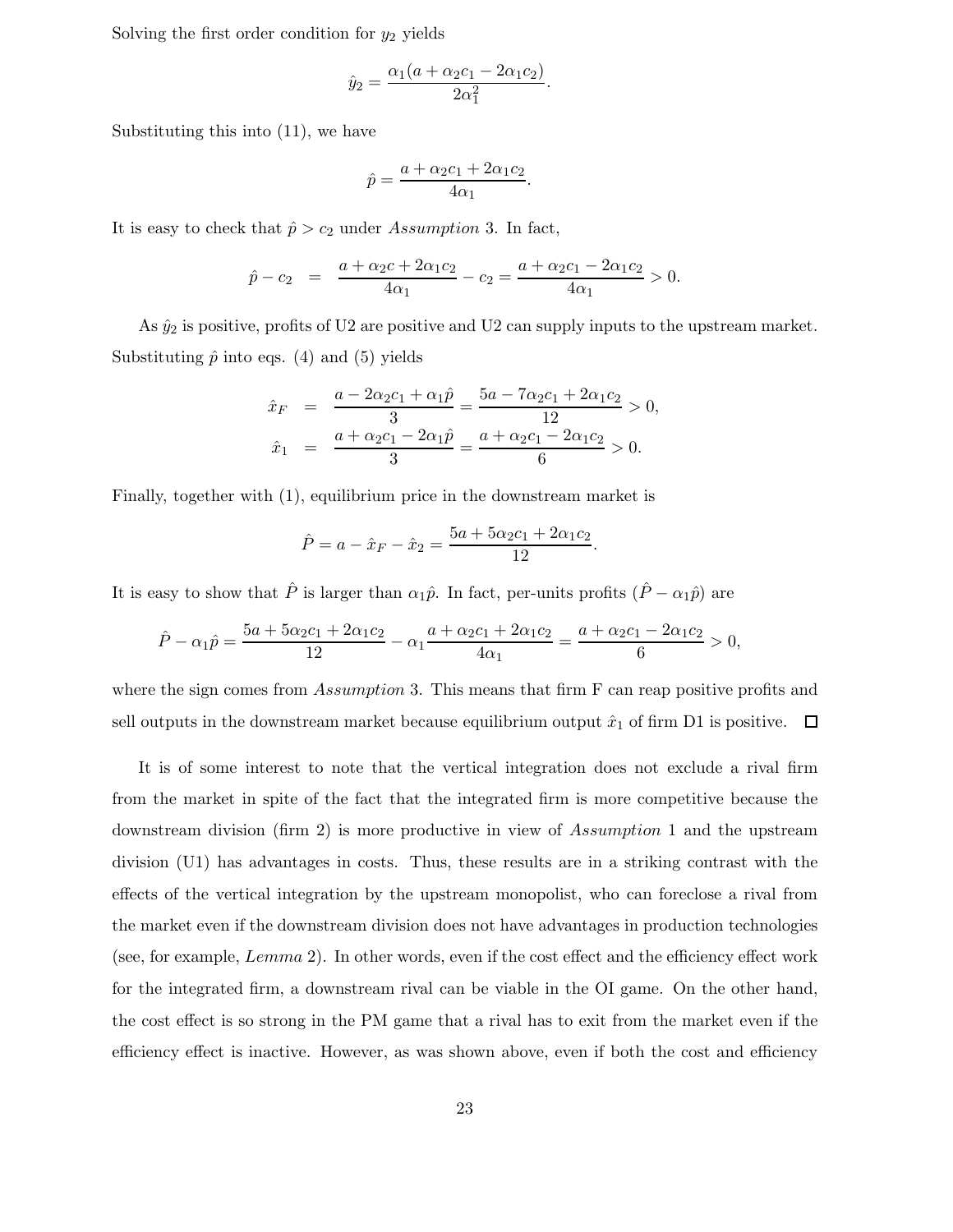effects do work for the duopolist, the integration does not enable the upstream duopolist to exclude a rival from the market. Thus, the strength of the cost effect depends upon upstream market structure.

Moreover, the firm can reap the maximum profits by not supplying inputs to a market because  $\hat{y}_1 = 0$  in Lemma 4. As the downstream division does not purchase inputs in the upstream market, this result is similar to that from Salinger (1988) model, where the integrated firms do not participate in the upstream market.<sup>8</sup> This reminds us of " keiretu " in Japanese manufacturing industries. For example, Toyota has purchased inputs (or parts) solely from its subcontractors and so has Nissan. The subcontractors of Toyota have not supplied their products to Nissan and *vice versa*, though the situation has recently been changing. Our results above may be similar to this situation. The model explains the occurrence of " keiretu ", in which parties to the contract are not allowed to trade with firms which are not parties to the contract. If firm D1 integrates with upstream firm U1, it will be shown that the integrated firm may maximize profits by not supplying inputs to the upstream market.<sup>9</sup>

There are two important controversial questions on effects of the vertical merger on a market: Is it anti-competitive and does it promote market efficiency? The present model can answer these questions. We first examine if a vertical merger is anti-competitive. Our Lemma 4 shows that the merger is not anti-competitive in the DD game because rival firms are not excluded by the merger. However, it follows from Lemma 2 that the vertical merger enables the upstream monopolist to drive a rival out of the downstream market when an integrated upstream monopolist has equally productive facilities  $(i.e., \alpha = 1)$ . Thus, the answer to the first issue depends crucially upon upstream market structure. However, Chen and Riordan (2007) concluded in its *Proposition* 2 that the answer is independent of upstream market structure.

It is also possible to examine whether the one-sided vertical merger improves market efficiency. If the vertical merger improves efficiency in a market, post-merger market prices decline. Usually, it has been considered that the merger confers more monopoly power to the integrated firm and enables the firm to control a market. Then, the merger results in aggravation of the market efficiency. However, it is not easy to show which is correct. More precisely, we can state:

#### **Proposition 2.** *One-sided vertical integration of D2 and U1 is neutral in competitiveness, but*

<sup>&</sup>lt;sup>8</sup>Chen and Riordan (2007) observed that vertical integration enables the integrated firm to preempt an upstream independent firm.

 $\frac{9}{9} \frac{\partial \pi_I}{\partial y_1} > 0$  for positive  $y_1$ ,  $y_2$ . If the best response functions of two firms intersect in the first quadrant, then  $\hat{y}_1 > 0$  and the upstream division can maximize profits by supplying inputs to the upstream market. However, calculations similar to previous ones will show that  $\hat{y}_1 = 0$ .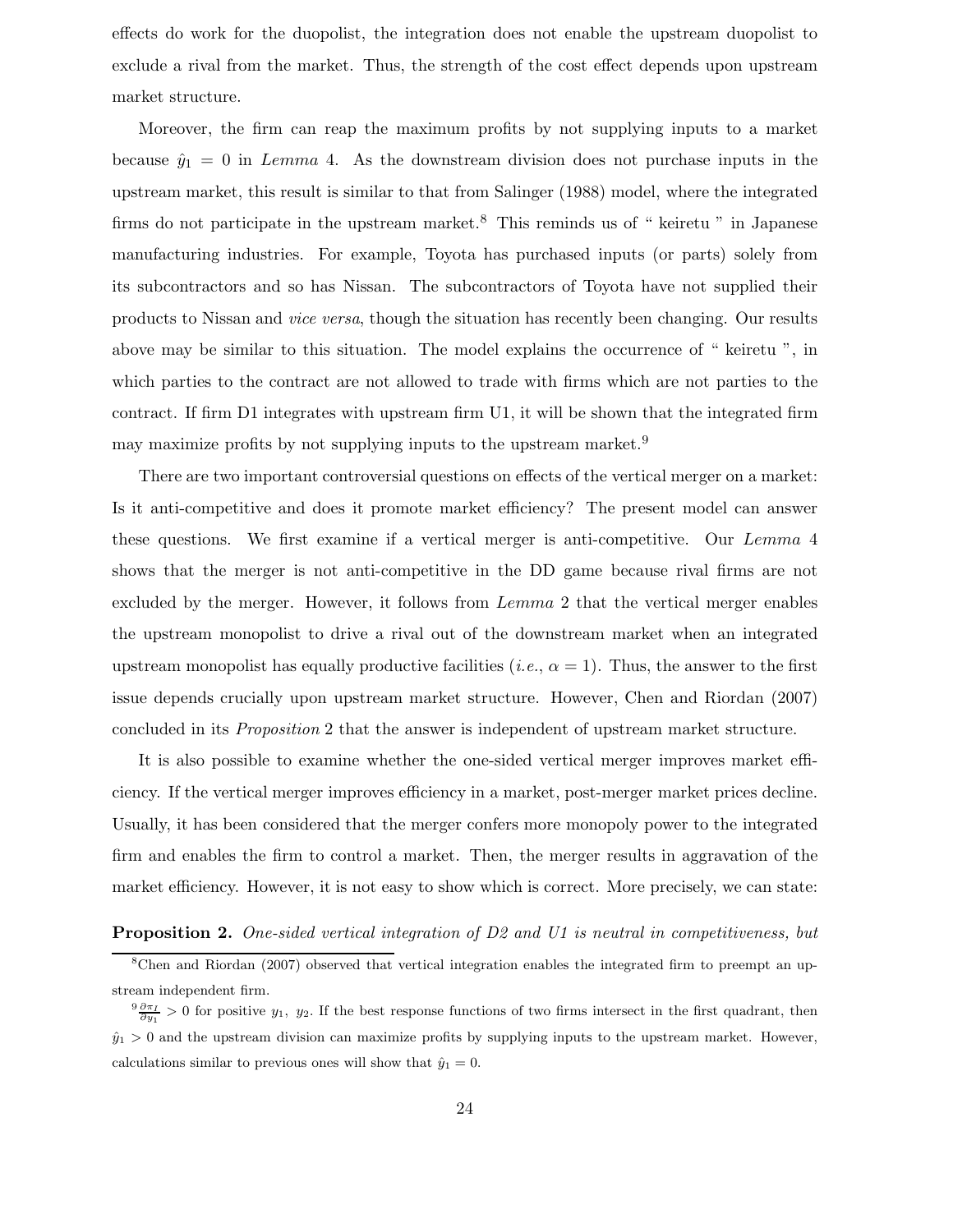*it does promote market efficiency for*  $\alpha \leq 2.618$ *.* 

*Proof.* As shown in Lemma 4 and the argument above, U2 can reap positive profits by supplying inputs in the upstream market. Moreover, it will be shown that D1 can be viable in the downstream market. Profits of D1 are given by  $\hat{x}_1 \times (\hat{P} - \alpha_1 \hat{p})$ , where  $\hat{x}_1$  is positive in view of Lemma 4, which shows per-unit profits  $(\hat{P} - \alpha_1 \hat{p})$  to be positive..

Thus, the independent firm D1 can be viable in the post-merger game. The one-sided merger is neutral from the viewpoint of the competitiveness of the market.

Noting that  $4\alpha_2 \ge \alpha_1 > \alpha_2$  and  $c_2 \ge c_1$ , it follows from *Lemmas* 3 and 4 that we can compare equilibrium prices in pre- and post-merger game:

$$
P_N - \hat{P} = \frac{a(7\alpha_1^2 - 4\alpha_1\alpha_2 + 7\alpha_2^2) + 2(\alpha_1^3 + \alpha_2^3)(c_1 + c_2)}{18(\alpha_1^2 - \alpha_1\alpha_2 + \alpha_2^2)} - \frac{5a + 5\alpha_2c_1 + 2\alpha_1c_2}{12}
$$
  
\n
$$
= \frac{-(\alpha_1^2 - 7\alpha_1\alpha_2 + \alpha_2^2)a + (\alpha_1^2 - \alpha_1\alpha_2 + \alpha_2^2)(-6\alpha_1c_2 - 15\alpha_2c + 4(1 + \alpha)\alpha_2(c_1 + c_2))}{36(1 - \alpha + \alpha^2)}
$$
  
\n
$$
= \frac{-(\alpha_1^2 - 7\alpha_1\alpha_2 + \alpha_2^2)a + (\alpha_1^2 - \alpha_1\alpha_2 + \alpha_2^2)(-6\alpha_1c_2 - 15\alpha_2c_1 + 4\alpha_2(c_1 + c_2) + 4\alpha_1(c_1 + c_2))}{36(1 - \alpha + \alpha^2)}
$$
  
\n
$$
= \frac{-(\alpha_1^2 - 7\alpha_1\alpha_2 + \alpha_2^2)a + (\alpha_1^2 - \alpha_1\alpha_2 + \alpha_2^2)(-11\alpha_2c_1 + 4\alpha_1c_1 + 4\alpha_2c_2 - 2\alpha_1c_2)}{36(\alpha_1^2 - \alpha_1\alpha_2 + \alpha_2^2)}
$$
  
\n
$$
> \frac{-(\alpha_1^2 - 7\alpha_1\alpha_2 + \alpha_2^2)a + (\alpha_1^2 - \alpha_1\alpha_2 + \alpha_2^2)(4\alpha_1c_1 - 4\alpha_1c_1 - 7\alpha_2c_1 + 4\alpha_2c_2 - 2\alpha_1c_2))}{36(\alpha_1^2 - \alpha_1\alpha_2 + \alpha_2^2)}
$$
  
\n
$$
> \frac{-(\alpha_1^2 - 7\alpha_1\alpha_2 + \alpha_2^2)a + (\alpha_1^2 - \alpha_1\alpha_2 + \alpha_2^2)(-9\alpha_1c_2 + 4\alpha_2c_2 - 2\alpha_1c_2))}{36(\alpha_1^2 - \alpha_1\alpha_2 + \alpha_2
$$

where the first two inequalities are due to  $\alpha_1 > \alpha_2$ , the third inequality is due to  $4\alpha_2 \ge \alpha_1$ , the fourth inequality is due to  $a > 4\alpha_1 c_2$  and  $(3\alpha - \alpha^2 - 1) \ge 0$  for  $1 < \alpha \le 2.618$ . The calculations above show that equilibrium price is higher in the pre-merger game than in the post-merger game;  $P_N > \hat{P}$  for  $1 < \alpha \leq 2.618$  to be precise. This means that the merger promotes market efficiency.  $\Box$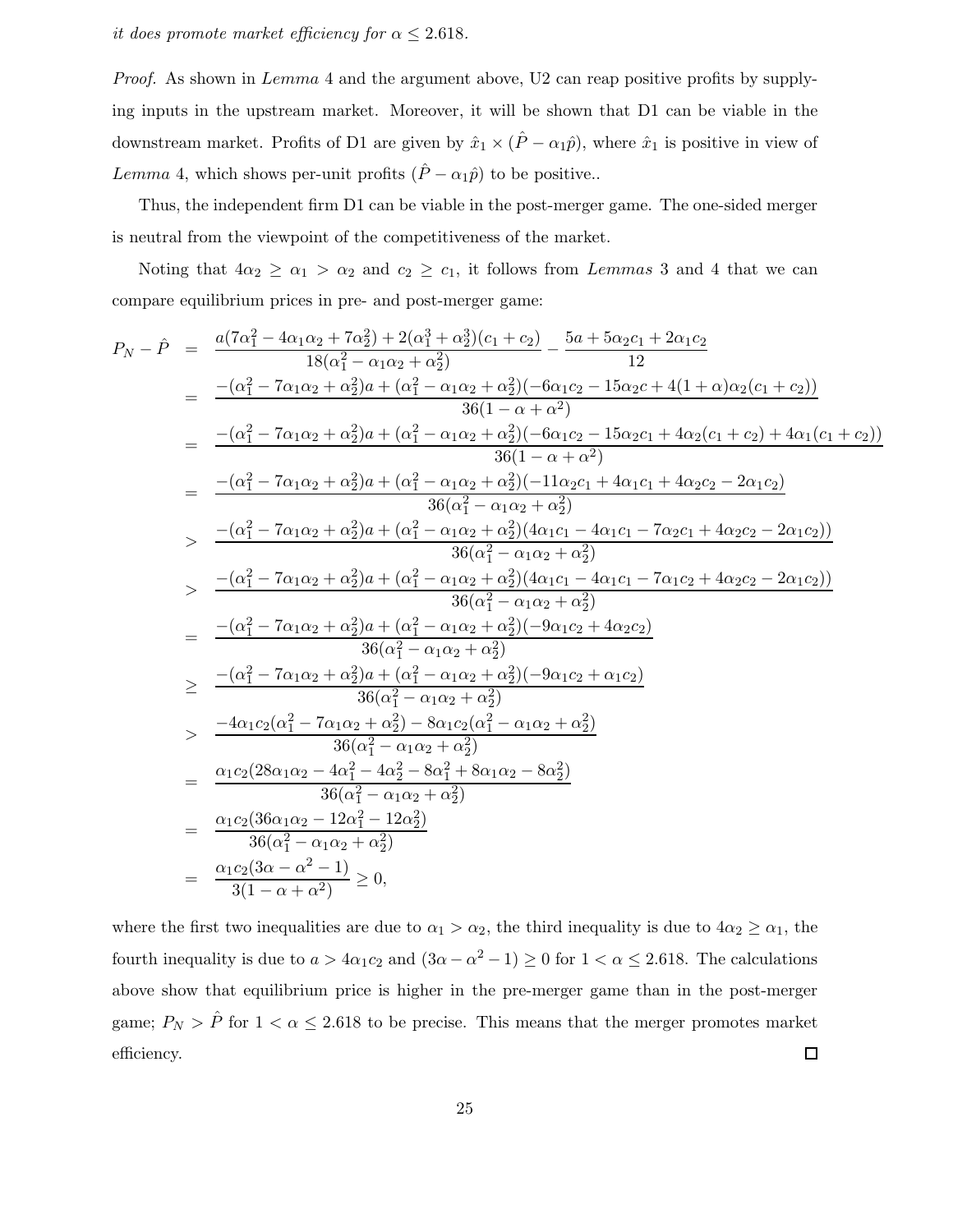AS was shown in *Proposition* 1, in the Integrated Monopoly game the vertical integration causes equilibrium downstream prices to go down. Together with *Proposition* 2, whether the upstream market is a monopoly or not, the answer to the second question is that the integration can result in higher market efficiency. Note, however, that the integrated *duopolist* can not exclude a rival firm out of the market. This is in striking contrast with merger by a *monopolist*, who can drive a rival firm out of a market, but only if the monopolist has superior productivity. Vertical integration has two distinct effects: the cost effect and the productivity effect. The productivity effect is weaker in the DD game so that the rival can be viable even if the rival has inferior productivity in the DD game. Thus. the exclusion of a downstream rival firm can arise only if upstream market structure is a monopoly.

Even if a downstream firm can stay in the market, the integrated firm will have incentives to monopolize a market. There are several means to exclude rivals from a market. One of the typical means is a price squeeze by the integrated firm. It is shown in Yang and Kawashima (2011) that the integrated firm does not have incentives to monopolize the market by a price squeeze in the Partial-Monopoly game (or PM game), but that it does in the One-sided Integration game (or OI game).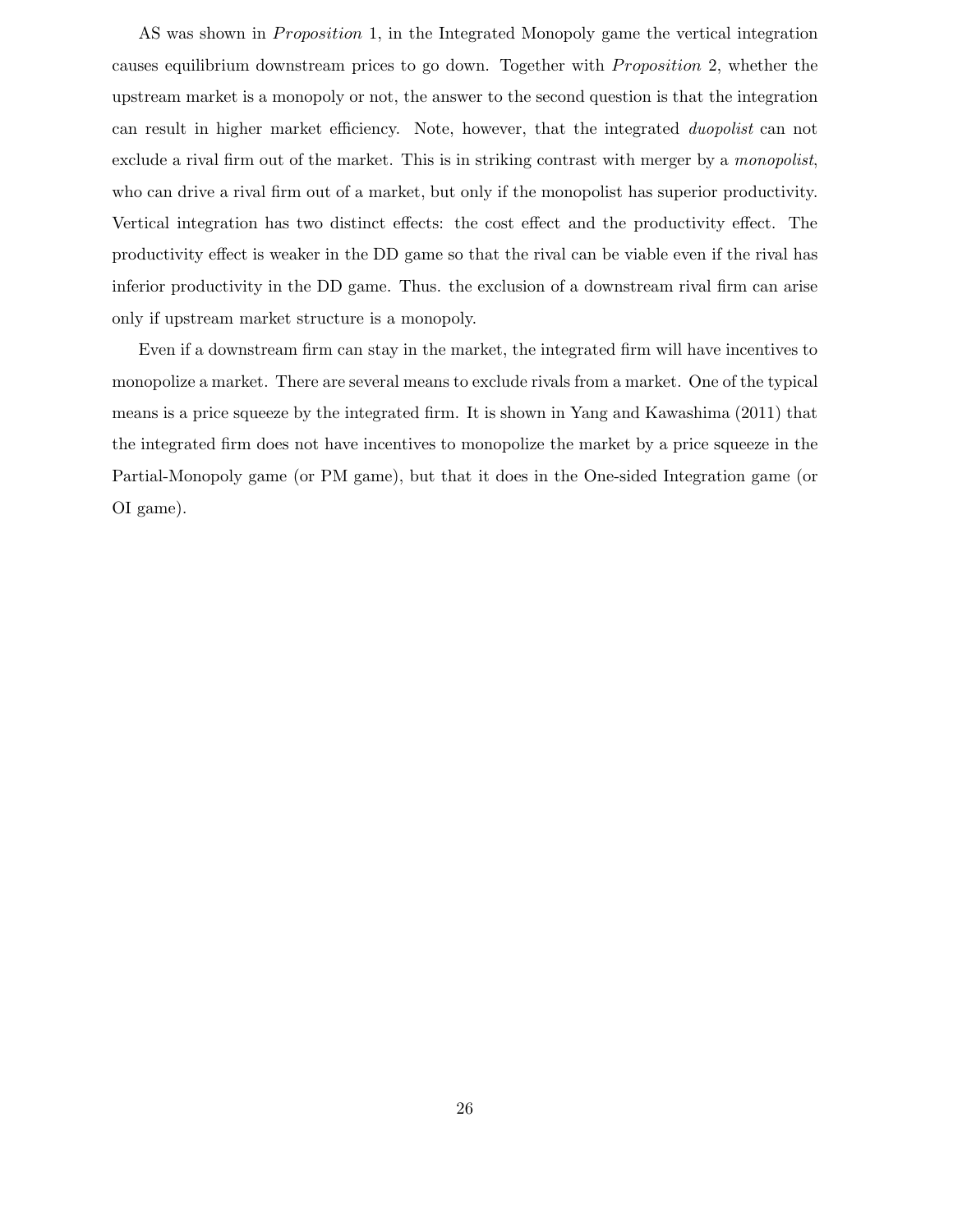## **4 Conclusions**

The proposed model has been applied to examine conditions under which the vertical integration *per se* causes market foreclosure and when it does not. The integration has two distinct effects on a market: (1) the cost effect which comes from the fact that the integration enables the integrated firm to get access to inputs at lower costs, and (2) the productivity effect which comes from the fact that the integrated firm owns a downstream division. Both the cost and productivity effects exert influences on market prices. If an upstream monopolist merges with an equally efficient downstream firm, the monopolist can exploit leverage in the downstream market and exclude the rival from the market. The cost effect is strong enough for the integrated monopolist to exclude the rival from a market. On the other hand, when the merged firm has advantages in costs and production relative to an independent firm in the duopoly game, market foreclosure does not take place because the cost effect of the duopolist is not strong and hence the integration does not exclude the independent from the market.

From the viewpoint of welfare, the vertical integration results in lower downstream prices even if foreclosure occurs. Even if integration is neutral in competitiveness in a market because the number of rivals is not reduced, it nevertheless promotes market efficiency by lowering prices. Thus, there is no trade-off between anti-competitiveness and market efficiency.

In a one-sided vertical integration game, the upstream division of the merged firm provides throughputs only to the downstream division. This is similar to "keiretu" of Japanese industries. This is a game in which an efficient upstream firm and an efficient downstream firm merge. Moreover, as mentioned in Footnote 5, our results are independent of the pair of firms which merge.

There are several limitations to our model. For example, it was assumed that the upstream and the downstream divisions of the integrated firm have constant returns to scale. If the upstream division exhibits increasing returns to scale, it is probable that the division can maximize profits by supplying inputs to the upstream market. The model assumes a linear demand function. This enabled us to make our model tractable. However, when we try other demand functions, it may be very difficult to solve the two-stage games even with complete and perfect information because it is necessary to derive an upstream demand from downstream equilibrium outputs. It is easy to solve for downstream equilibrium, but it is hard to solve for upstream equilibrium. Until now we have not found other demand functions which enable us to explicitly solve the two-stage games, hence this remains a subject for future investigation.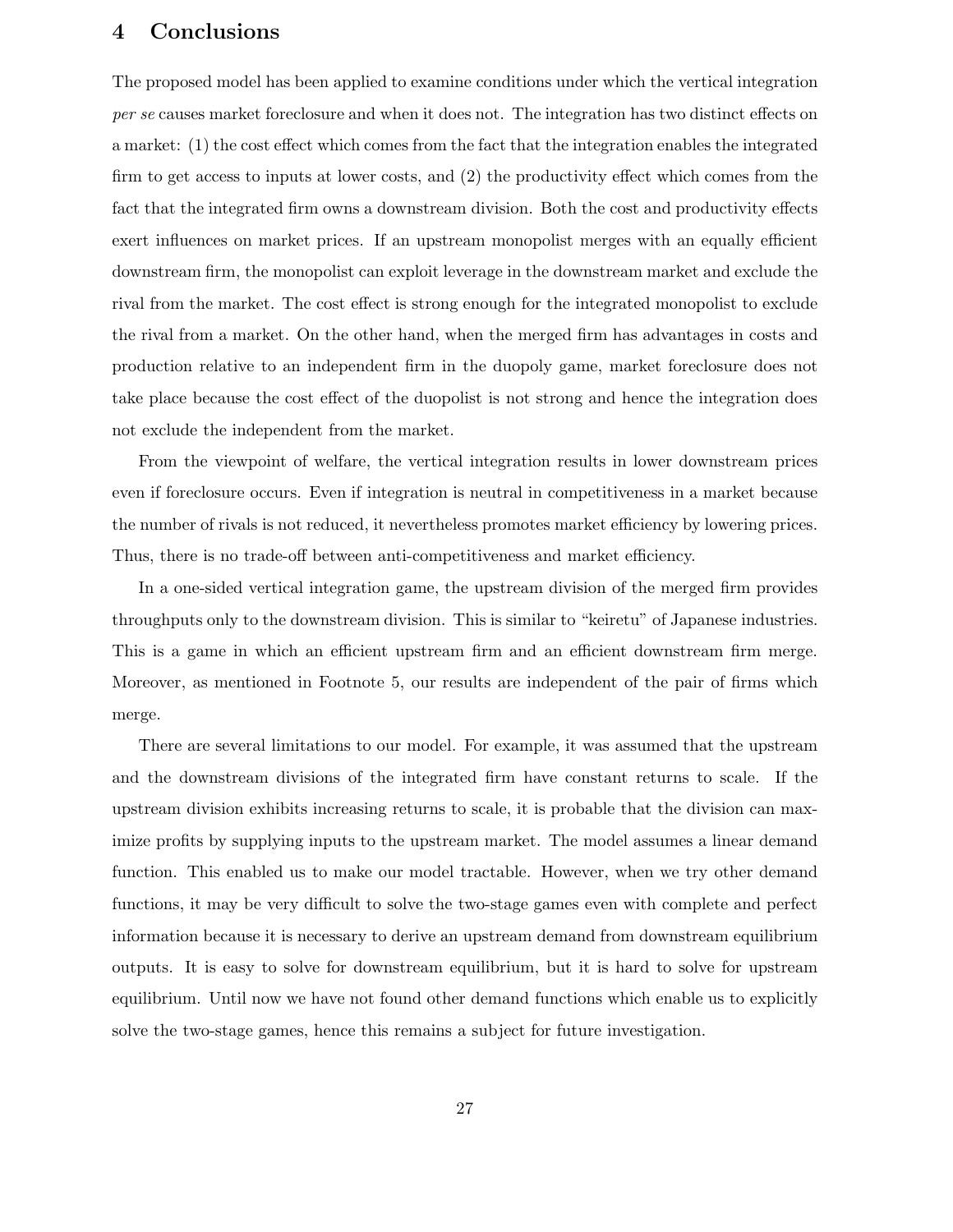# **References**

- [1] Bork, R.H.(1978) *The Antitrust Paradox: A Policy at War with Itself*. New York: Basic Books.
- [2] Chen, Y.(2001) "On Vertical Mergers and Their Competitive Effects", *Rand Journal of Economics*, 32(4), pp.667-685.
- [3] Chen, Y. and Riordan, M.H.(2007) "Vertical Integration, Exclusive Dealing, and *ex post* Cartelization", *Rand Journal of Economics*, 38(1), pp. 1-21.
- [4] Choi, J.P. and Yi, S.-S.(2000) "Vertical Foreclosure and the Choice of Input Specification,"*Rand Journal of Economics*, 31,pp. 717-743.
- [5] Church, J. and Gandal, N.(2000) "Systems Competition, Vertical Merger, and Foreclosure," *Journal of Economics and Management Strategy*, 9, pp. 25-51.
- [6] Hart, O. and Tirole, J.(1990) "Vertical Integration and Market Foreclosure", *Brookings Papers on Economic Activity*, "Microeconomics":Brookings Institution, Washington, pp. 205-286.
- [7] Hortacsu, A. and Syverson, C.(2007) "Cementing Relationships: Vertical Integration, Foreclosure, Productivity, and Prices", *Journal of Political Economy,115,* pp. 250-301.
- [8] Ma, C.A.(1997) "Option Contracts and Vertical Foreclosure",*Journal of Economics and Management Strategy*,6,pp. 725-753.
- [9] Ordover, J., Saloner G., and Salop, S.(1990) "Equilibrium Vertical Foreclosure", *American Economic Review*, 80(1), pp. 127-142.
- [10] Riordan, M.H.(1998) "Anticompetitive Vertical Integration by a Dominant Firm", *American Economic Review*, 88,pp. 1232-1248.
- [11] Salinger, M.A.(1988) "Vertical Mergers and Market Foreclosure", *Quarterly Journal of Economics*, 103(2), pp. 345-356.
- [12] Salinger, M.A.(1991) "Vertical Mergers in Multi-Product Industries and Edgeworth E fs Paradox of Taxation", *Journal of Industrial Economics*, 40, pp. 545-556.
- [13] Spengler, J.(1950) "Vertical Integration and Antitrust Policy", *Journal of Political Economy*, 58(4), pp.347-352.